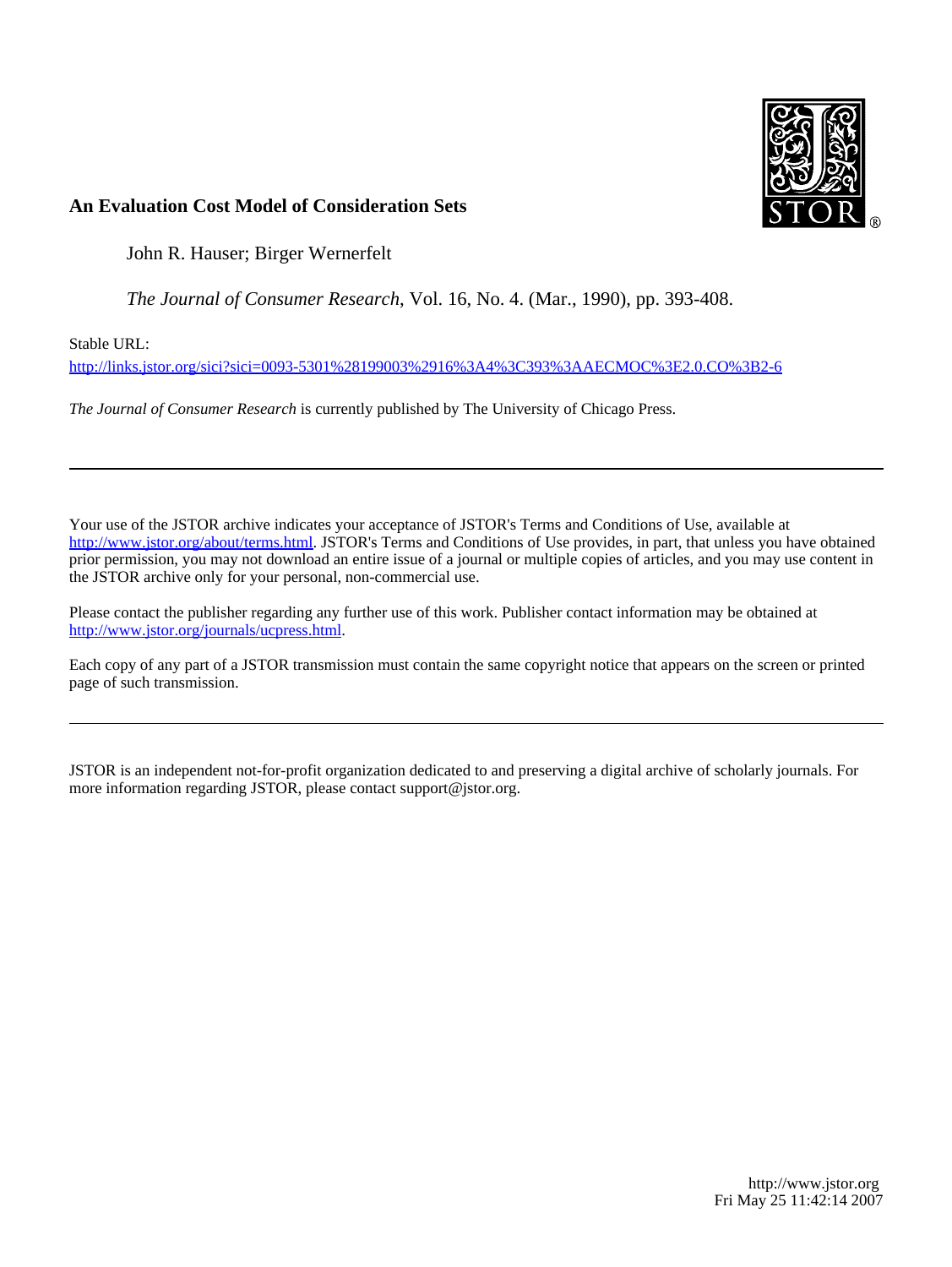# **An Evaluation Cost Model of Consideration Sets**

JOHN R. HAUSER BIRGER WERNERFELT\*

> If utility (net of price) varies by consumption occasion, the consideration set of a rational consumer will represent trade-offs between decision costs and the incremental benefits of choosing from a larger set of brands. If evaluating a brand decreases biases and uncertainty in perceived utility, the decision to evaluate a brand for inclusion in a consideration set is different from the decision to consider an evaluated brand. The decision to consume is, in turn, different from the decision to consider. This article provides analytical expressions for these decision criteria and presents four aggregate implications of the model: (1) distributions of consideration set sizes, (2) order-of-entry penalties, (3) dynamic advertising response, and **(4)**  competitive promotion intensity.

ince the introduction of the concept of an evoked  $\sum$  set by Howard and Sheth (1969), the concept of a set of considered brands has proven valuable in models of consumer response and has elicited a number of experimental studies.

The basic idea is that when choosing to make a purchase, consumers use at least a two-stage process. That is, consumers faced with a large number of brands use a simple heuristic to screen the brands to a relevant set called the consideration set (Alba and Chattopadhyay 1985). Purchase or consumption decisions are then made from brands in this set (see hypotheses in Belonax and Mittelstaedt 1978; Howard and Sheth 1969; Parkinson and Reilly 1979; see also a related discussion in Wright 1975).

There have been many elaborations of the details of the process and much discussion of the appropriate definition of the concept. For our purposes, we are most concerned that at any given consumption occasion consumers do not consider all of the brands available (e.g., there are more than 30 shampoos and more than 160 autos available), but rather consider The theoretical construct of a consideration set is<br>more than 160 autos available), but rather considers those brands that the consumer considers seriously seriously a much smaller set—a median of four sham-<br>noos (Urban 1975) or two to five autos (Graphaug when making a purchase and/or consumption decipoos (Urban 1975) or two to five autos (Grønhaug when making a purchase and/or consumption deci-<br>1973/1974: Housen Urban and Poberts 1983: Oct sion. Empirically, quite a few definitions of evoked 1973/1974; Hauser, Urban, and Roberts 1983; Ost-<br>lund 1973).

model in which a rational, utility-maximizing consumer finds it optimal to behave in a way consistent (1979), and Silk and Urban (1978) each use different

with the construct of a consideration set that might contain more than one brand. From a theoretical perspective, such a model is attractive because it is consistent with existing bodies of literature in economics and consumer behavior, is parsimonious and easy to elaborate, and generates interesting hypotheses.

We do not wish to claim that our simple theory can explain all data in the area. We examine only a few aggregate implications of our individual-level model. In particular, we develop its implications for the distribution of decision costs, the rewards to pioneering brands, the dynamics of advertising response, and competitive pricing and promotion decisions. We examine these implications with published data and/or publicly available data bases.

### **THE CONSIDERATION SET PHENOMENON**

sets, relevant sets, and consideration sets have been used. For example, Alba and Chattopadhyay (1985), The purpose of the present research is to develop a used. For example, Alba and Chattopadnyay (1985),<br>odel in which a rational utility-maximizing con-<br>Howard and Sheth (1969), Parkinson and Reilly operational definitions and different terms. (See \*John R. Hauser is Kirin Professor of Marketing and Birger absolute Brown and Wildt 1987 for a comparison of five opera-<br>International definitions.) But whatever the empirical definitions of Marketing heath at the Sleap Wernerfelt is Associate Professor of Marketing, both at the Sloan the definitions. But whatever the empirical defi-<br>School of Management, Massachusetts Institute of Technology, respectively as the consideration set tends t Cambridge, MA 02139. The authors wish to thank John Hulland, small relative to the total number of brands that could<br>Jordan Louviere, Robert Meyer, Alvin Silk, Joel Urbany, and four be evaluated. For example, the Exhibit l be evaluated. For example, the Exhibit lists the mean or median consideration set sizes from published

School of Management, Massachusetts Institute of Technology, Cambridge, MA 02139. The authors wish to thank John Hulland. anonymous referees for comments on earlier versions.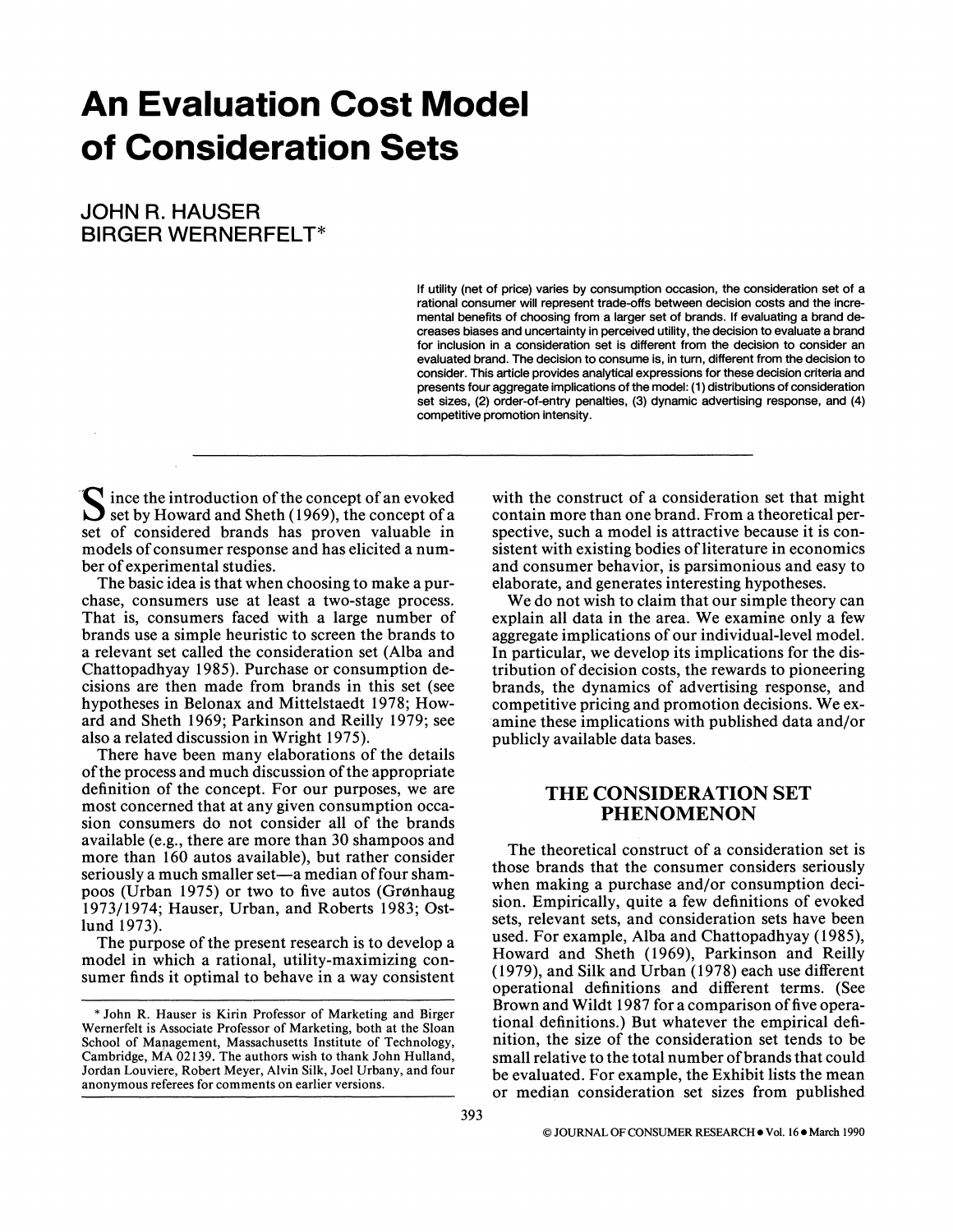|                                        | <b>Published studies</b>                   |                   | Assessor database <sup>1</sup> |
|----------------------------------------|--------------------------------------------|-------------------|--------------------------------|
| Category                               | Mean (or median) consideration<br>set size | Category          | Mean consideration<br>set size |
| Antacid <sup>a</sup>                   | 3.0                                        | Analgesic         | 3.5                            |
| Autos <sup>b</sup> (USA)               | 8.1                                        | Antacid           | 4.4                            |
| Autos <sup>c</sup> (Norway)            | 2.0                                        | Air freshener     | 2.2                            |
| Beer <sup>d</sup>                      | 3.0                                        | Bar soap          | 3.7                            |
| Beer <sup>e</sup> (USA)                | 2.6                                        | Bathroom cleaner  | 5.7                            |
| Beer <sup>a</sup> (Canada)             | 7.0                                        | Beer              | 6.9                            |
| Coffee <sup>d</sup>                    | 3.3                                        | Bleach            | 3.9                            |
| Coffee <sup>f</sup>                    | 4.2                                        | Chili             | 2.6                            |
| Deodorant <sup>9</sup>                 | 3.0                                        | Coffee            | 4.0                            |
| Dishwashing liquid'                    | 5.6                                        | Cookies           | 4.9                            |
| Fast food restaurant <sup>h</sup>      | 5.4                                        | Deodorant         | 3.9                            |
| Food product <sup>e</sup>              | 2.9                                        | Frozen dinners    | 3.3                            |
| Gasoline <sup>h</sup>                  | 3.0                                        | Insecticides      | 2.7                            |
| Laundry detergent'                     | 5.0                                        | Laundry detergent | 4.8                            |
| Margarine <sup>e</sup>                 | 4.3                                        | Laxative          | 2.8                            |
| Over-the-counter medicine <sup>a</sup> | 3.0                                        | Peanut butter     | 3.3                            |
| Pain reliever <sup>a</sup>             | 3.0                                        | Razors            | 2.9                            |
| Shampoo <sup>a</sup>                   | 4.0                                        | Shampoo           | 6.1                            |
| Skin care product <sup>a</sup>         | 5.0                                        | Shortening        | 6.0                            |
| Soft drinks <sup>h</sup>               | 5.0                                        | Sinus medicine    | 3.6                            |
| Table napkins'                         | 5.0                                        | Soap              | 4.8                            |
| Tea <sup>d</sup>                       | 2.6                                        | Soda              | 5.1                            |
| Toothpaste <sup>®</sup>                | 3.1                                        | Yoaurt            | 3.6                            |

**EXHIBIT CONSIDERATION SET SIZES FROM PUBLISHED STUDIES AND FROM ASSESSOR DATABASE** 

<sup>a</sup> Median consideration set from Urban (1975).

<sup>b</sup> Median from Hauser, Urban, and Roberts (1983).

<sup>c</sup> Median from Grønhaug (1973/1974).

<sup>d</sup> Average number of brands purchased in one year (1956-1957), from Massy, Frank, and Lodahl (1968).

<sup>e</sup> Average number of brands purchased in two years, from Wierenga (1974).<br><sup>1</sup> Mean from Jarvis and Wilcox (1973).

<sup>9</sup> Median from Silk and Urban (1978).

**Grand mean from flve measures from Brown and Wlldt (1987)** ' **Mean from Campbell (1969)** 

<sup>1</sup> Mean consideration sets from Assessor database. See Silk and Urban (1978) for details on model and measures. Typical sample sizes are 300 to 600 per study. **We selected 23 categories for illustration** 

studies and from the Assessor database.' The number of brands available is in the range of 6 to 47.

The consideration set phenomenon is critical to the predictive ability of quantitative models. Implementors of pre-test forecasting models (Silk and Urban 1978) and defensive strategy models (Hauser and Gaskin 1984) report that the accuracy of the models depends upon the fact that predictions of consumer choice are made within consideration sets. Urban, Johnson, and Hauser (1985) report that information on which brands are considered together provides an accurate representation of market structure. Katahira ( 1990) develops a multidimensional scaling algorithm that provides more accurate maps by limiting consumer similarity judgments to consideration sets. Louviere (1988) demonstrates that the estimation of

---

multinomial choice models is dependent on correctly specified consideration set sizes.

Hauser (1978) provides one quantitative measure of the importance of the consideration set phenomenon. He uses an information theoretic statistic to parse the explainable uncertainty in a choice model into (I) that due to limiting the model to consideration sets and (2) the incremental uncertainty explainable by a logit model based on constant-sum, paired-comparison preference measures. The consideration sets account for 78 percent of the explainable uncertainty; the logit model accounts for only 22 percent.

The consideration set concept is consistent with a number of theories and results in behavioral science. For example, Wright (1975) argues that consumers attempt to simplify their decision environment; Miller (1956) reports limitations on human abilities to process and store information; Tversky and Kahneman (1974) review a number of heuristics used in place of detailed estimation of probabilities; and Alba and Hutchinson ( 1987) report several phenomena related to a simplification of choice through consider-

<sup>&#</sup>x27;Assessor is a pre-test market forecasting system for new products. See Silk and Urban (1978). The Assessor database contains key variables from many of the more than 1,000 Assessor applications. Details are available from Steven Gaskin, M/A/R/C, Inc., 160**1** Trapelo Road, Waltham, MA 02 154.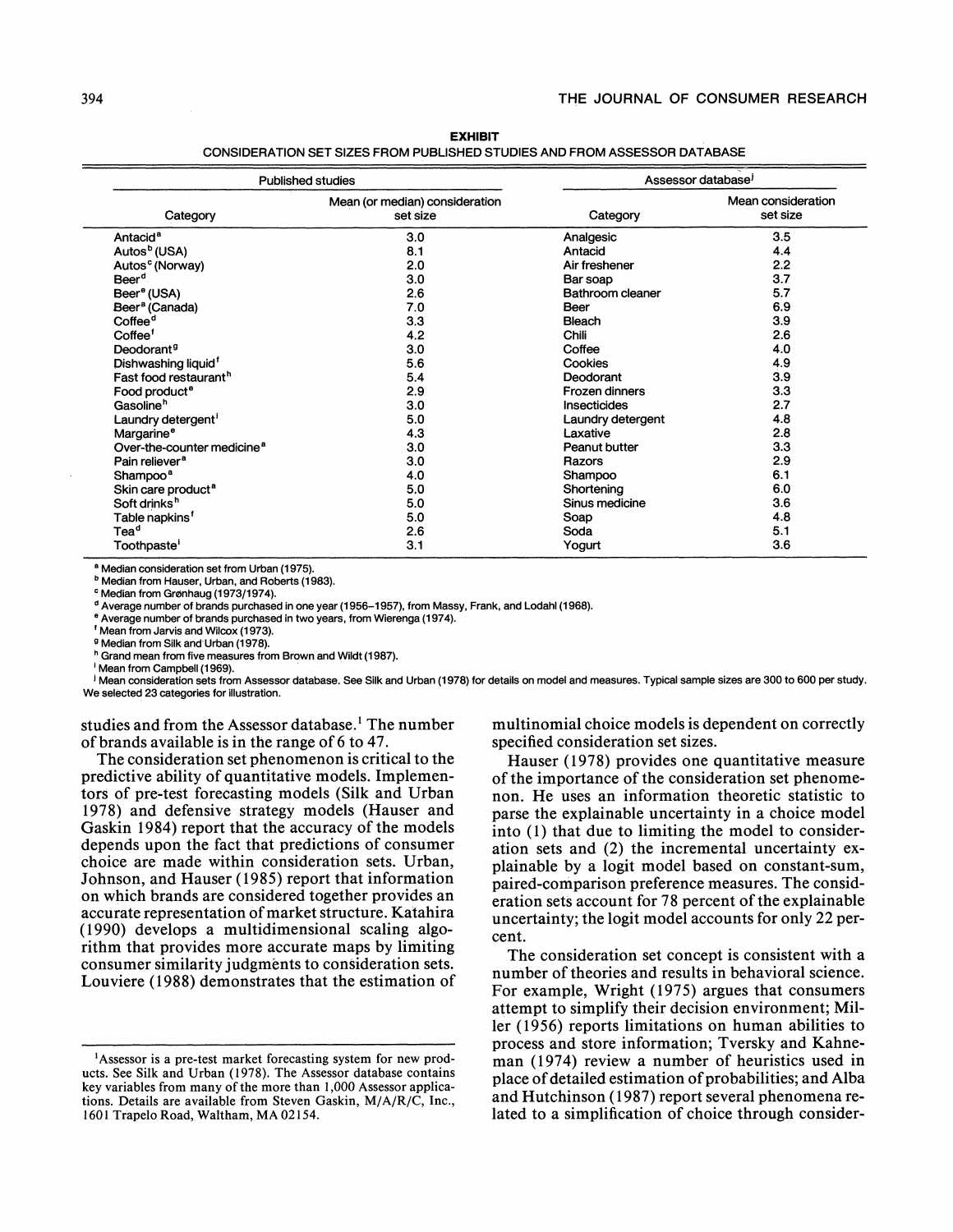ation sets. Indeed Alba and Hutchinson suggest that the size and complexity of the sets is related to expertise within a category.

In sum, the concept that consideration sets can contain more than one brand, but not necessarily all brands, is real, important to practical applications, and consistent with prevailing views of how consumers process information. However, the view that consumers simplify decisions with consideration sets does not necessarily mean that consumers are lazy or that they are not rational. We attempt to show that such behavior can be explained in the aggregate by consumers' balancing of consumption utility and evaluation cost. However, before we formalize our concepts, we review briefly some existing perspectives from the literature.

#### **EXISTING PERSPECTIVES IN THE LITERATURE**

Our theory is related to work in economics, marketing, and transportation science.

In economics, Stigler (1961) introduced the concept of search costs and showed that the rational consumer would not search all brands in a market. His core concept is that the expected utility of further search decreases as more brands are examined. Because search costs stay constant, there is an optimal number of brands to search. Nelson (1970) refined the theory by postulating that some products cannot be evaluated without consumption. More recently, Wilde (1981) argued that consumption may be the least expensive search mechanism in some situations (see also Gould 1980; Schmalensee 1982; Urbany and Weilbaker 1987). This stream of research predicts that consumers consider only a subset of the available brands. However, once the search is completed, the best brand is identified. For subsequent decisions, the consideration set is but that one brand rather than a few brands as in the Exhibit.

Marketers have focused on similar issues, but have stressed the information processing components of search costs. Belonax and Mittelstaedt (1978) show that larger evaluation costs (more choice criteria, more ratings variability) lead to smaller consideration sets. Shugan (1980) proposes a "cost of thinking," and Alba and Hutchinson (1987, p. 418) argue that analytical processing can be energy taxing (see also Roberts 1988).

Two interesting theories have been proposed in transportation science. Meyer (1979) allows that consumers learn from consumption, but suggests that different brands have different relative utility on different purchase occasions. This heterogeneity generates brand switching over time and thus learning about several brands. Richardson (1982) extends concepts similar to Stigler's by postulating that consumers update their beliefs as the search proceeds.

However, the emphasis of the marketing and the transportation models has been on which brands are considered for choice rather than which brands are considered on an ongoing basis. The choice of a portfolio of products is usually explained by the concept of variety seeking.

In this section, we build upon the work in economics, marketing, and transportation science by modifying search theory to include variation in utility at different consumption occasions and uncertainty due to lack of knowledge on the part of the consumer. These modifications lead to a model that preserves consideration set sizes with more than one brand but fewer than the total number of brands available.

Our perspective is similar to what Payne (1982) calls the cost/benefit framework, a theoretical framework which postulates that consumers select decision rules after weighing the effort (cost) and accuracy (benefit) of the decision rule. Payne contrasts this framework to the perceptual view, which traces decision rules to basic principles governing human perception, and the production systems view, which focuses on rule-based theories.

Our aggregate focus does not need to make sharp distinctions among the three frameworks. We fully expect that there are complex perceptual processes, such as memory and accessibility, involved in the formation of consideration sets. However, we posit that a rational, cost/benefit approach provides a reasonable explanation of the result of the micro-processes. We believe that the "signal," the rational explanation, will be discernable at the aggregate level over the "noise," the heterogeneous and complex micro-processes.

This perspective is consistent with the notion that consumers try to be rational and, on average, succeed well enough to make a reasonable approximation of cost versus benefit. Perhaps through culture or evolution, modern consumers have developed behavior rules, perhaps even "production systems," that, on average, mimic rationality. For example, Hauser and Urban (1986) show that a simple, naive, consumerbudgeting rule approximates a complex integer programming optimization. Predictions from that simple rule correlated highly with observed consumer budget plans.

A rational model becomes a base against which deviations can be interpreted. For example, the implications of Kahneman and Tversky's (1979) prospect theory are appreciated best when compared to the implications of Von Neumann-Morgenstern's utility maximization. **A** rational model also acts as a bridge by which mathematical theorists and information processing theorists can communicate.

#### **EVALUATION COST MODEL**

We now formalize our concept mathematically and derive the consideration set phenomenon. In later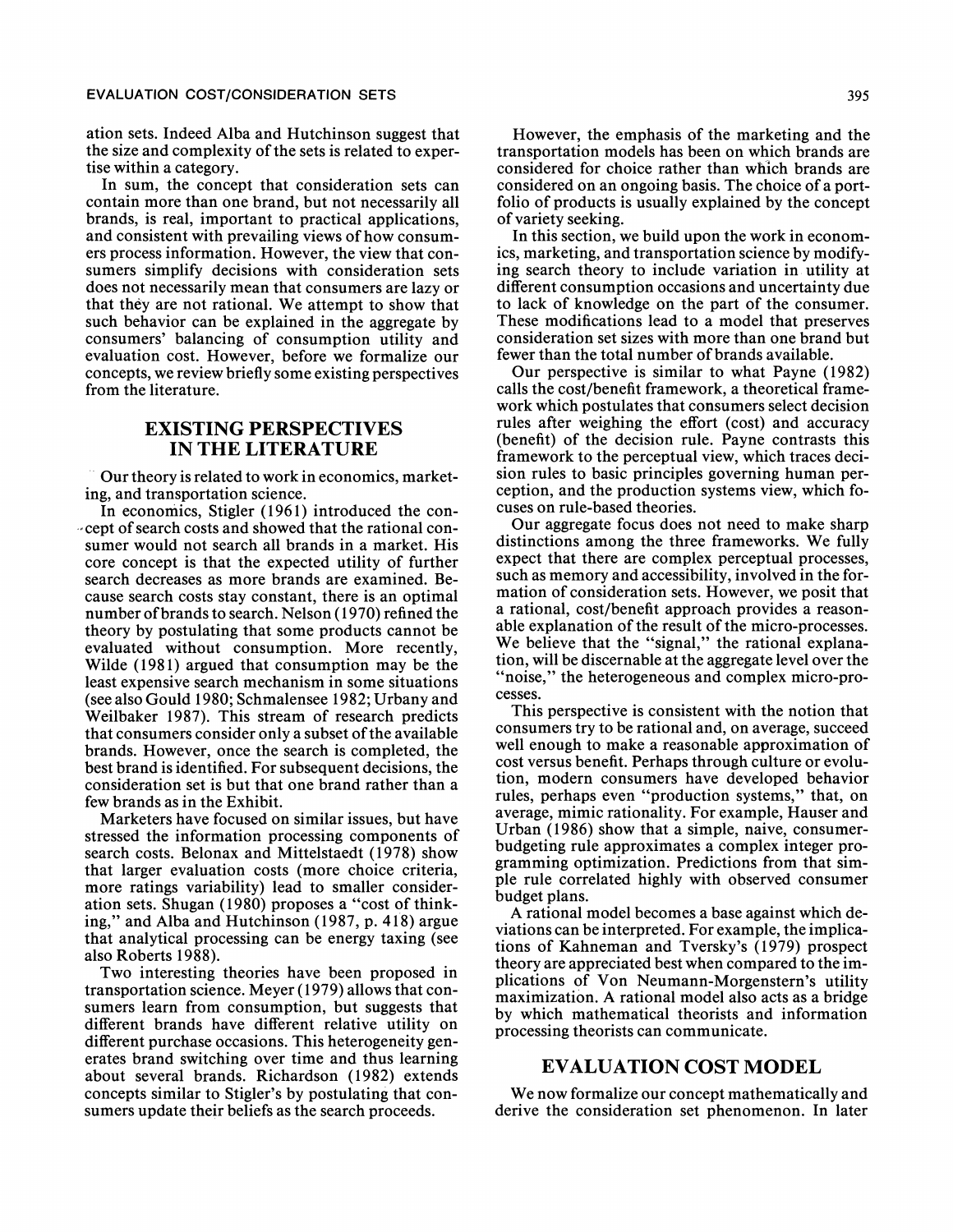sections, we develop implications that attempt to explain aggregate data. For the following derivation, we assume that we are focusing on a grouping of brands such as might be defined by a market structure analysis (Day et al. 1979; Fraser and Bradford 1983; Srivastava, Leone, and Shocker 1981; Urban et al. 1985). For simplicity, we think of utility as normalized net of price.

### The.Utility of a Brand

Because of the consumer's lack of knowledge and because of variation among consumption occasions, utility is defined as a random variable prior to evaluation. For example, consider a consumer purchasing wine. Before evaluating the wine, the consumer has some expectations of the utility of the wine (e.g., it's red, it's from France), but does not have complete knowledge of its utility. Prior to evaluation, define  $\tilde{u}'_{it}$  as a random variable indicating what the consumer believes his/her utility will be. The consumer recognizes that utility may vary by consumption occasion. Let  $v_i$  be the mean of that belief. That is,

$$
v_j = E'(\tilde{u}'_{jt}), \tag{1}
$$

where  $E'(\cdot)$  denotes the mathematical expected value operator for utility prior to evaluation. Let  $\sigma_u^2$  be the variance of utility prior to consumption.

After evaluation, the consumer learns some aspects of the brand and, perhaps, updates his/her beliefs about utility. For example, our consumer might taste the wine or get a recommendation from an expert. Let  $a_i$  be the change in mean value of the consumer's utility due to evaluation, that is,

$$
a_j = E(\tilde{u}_{jt}) - E'(\tilde{u}_{jt}'), \qquad (2)
$$

where  $E(\cdot)$  denotes the mathematical expected value operator for utility after evaluation and  $\tilde{u}_{it}$  denotes the post-evaluation utility. Note that  $a_j$  can be positive, negative, or zero depending upon whether the consumer's expectation of utility increases, decreases, or remains the same following evaluation.

After evaluation, there is still uncertainty in utility due to variation among consumption occasions. At any given consumption occasion (after evaluation), the consumer can determine with near certainty the utility of the brand. For example, even after the consumer evaluates a wine, its utility will vary depending upon the meal, the guests, the weather, and, perhaps, the consumer's mood. If the consumer buys the wine for a future meal, its appropriateness is uncertain, but the consumer can make a better estimate of its utility for that occasion just before consumption.

Let a random variable,  $\tilde{c}_{it}$ , denote the variation in utility due to consumption occasion. That is,

$$
\tilde{c}_{jt} = \tilde{u}_{jt} - E(\tilde{u}_{jt}). \tag{3}
$$

Let  $\sigma_c^2$  denote the variance in utility from consumption occasion to consumption occasion. Naturally, we assume that the evaluation process reduces the consumer's perception of the uncertainty of utility, hence  $\sigma_c^2$  is less than  $\sigma_u^2$ . For reference, define  $\sigma_a^2$  as the amount of variance that was reduced by evaluation.

In this formulation, we assume only that the consumer determines or intuits the utility of the brand. The consumer does this before evaluation, after evaluation (before consumption), and at each consumption occasion. The breakdown of that utility into its components is for the purpose of analysis. The consumer need not distinguish  $v_i$ ,  $a_i$ , or  $\tilde{c}_{i}$ . We make this explicit by formulating the theory (Equations 4 through 8) in terms of  $\tilde{u}'_{jt}$  and  $\tilde{u}_{jt}$  rather than  $v_j$ ,  $a_j$ , or  $\tilde{c}_{it}$ . The component definitions are used to simplify the interpretation of the theory and for the mathematical derivations in the Appendix. By definition, only brands that have been evaluated can be in the consideration set, although not all such brands are. Evaluation may or may not require purchase.

On the cost side, we posit a decision cost,  $d_i$ , of considering a brand at any given purchase occasion. This cost includes the "cost of thinking" to evaluate the considered brands for that purchase occasion as well as any minor search costs, such as reading ingredients. It might also include storage costs. We also posit a search cost,  $s_i$ , of evaluating a brand for inclusion in the consideration set. This cost includes thinking costs, search costs, and any opportunity loss (Schmalensee 1982) incurred in the evaluation. Although the theory is formulated more generally, it is useful to think of  $d_i$  as information processing costs and  $s_i$  as information gathering costs. We expect the evaluative search cost,  $s_i$ , to be larger than the decision cost,  $d_i$ , but for our theory we need only that both be positive.

Consider a particular purchase occasion for a consumer who considers *n* brands. Dropping subscripts, *t,* the expected utility of choosing from the consideration set is the expected value of the maximum of  $\tilde{u}_1$ ,  $\tilde{u}_2$ , ...,  $\tilde{u}_n$  minus the cost of considering the brands. The expected value of choosing from the consideration set, in symbols, is given by

$$
E[\max (\tilde{u}_1, \tilde{u}_2, \ldots, \tilde{u}_n)] - \sum_{j=1}^n d_j.
$$
 (4)

We have assumed that all *n* brands are considered before a selection is made. We have also assumed that the cost of considering *n* brands is the sum of the costs for considering each brand.

Equation 4 highlights the reason why we restrict our analysis to a grouping of brands such as might be defined by a market structure analysis. The first term, the expected value of the maximum of *n* utilities, assumes that the consumer is choosing one brand rather than a complementary pair. The second term, the cost. of deciding among brands, assumes that interac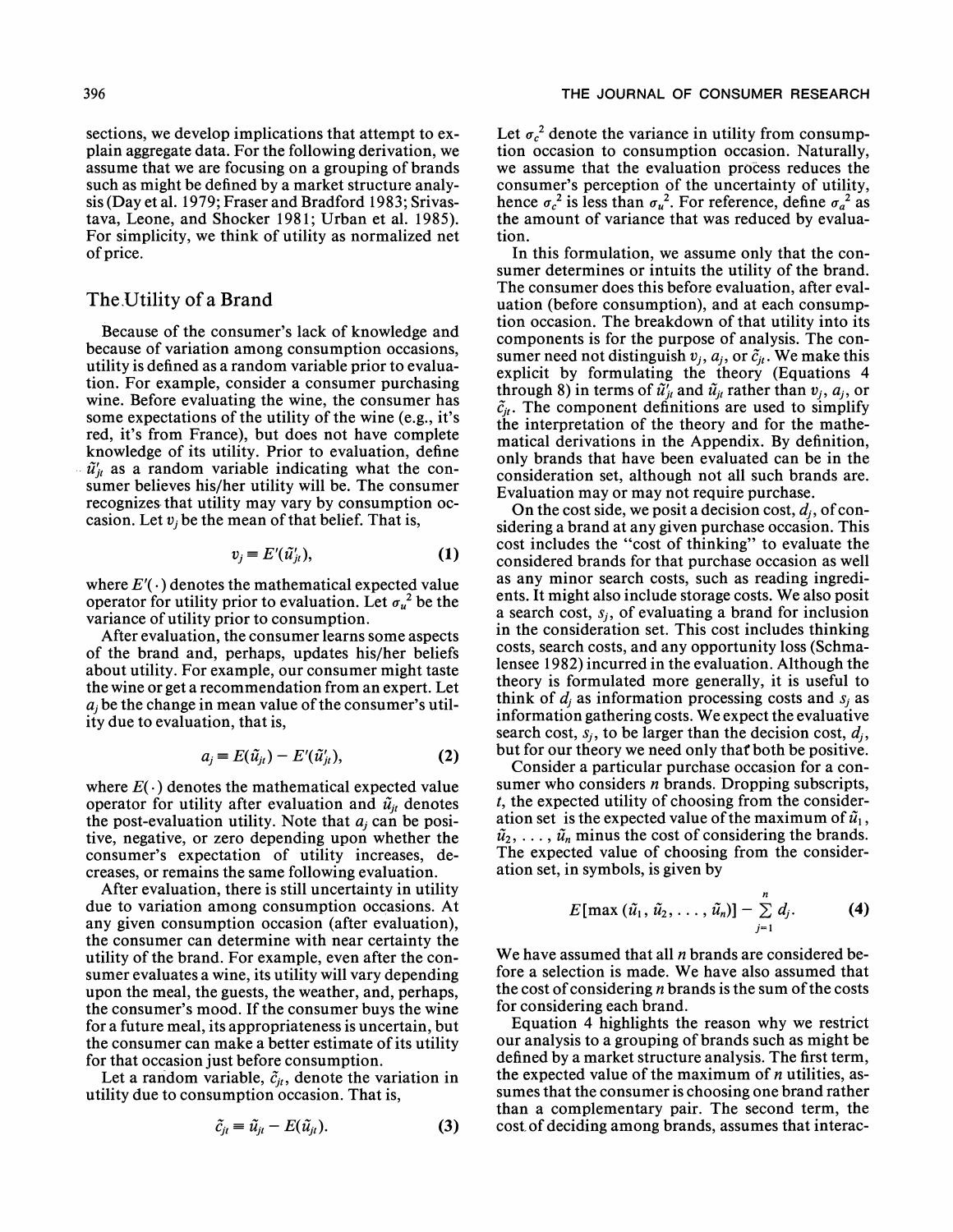tions among the decision costs are negligible—that processing information about one brand in the consideration set does not make processing information about another brand either easier or more difficult. Naturally, future models may wish to investigate these assumptions.

### Decisions to Add or Drop a Considered Brand and to Evaluate Brands

Consider two decisions—the decision to evaluate a brand and the decision to add a brand to the consideration set after it has been evaluated. The decision to evaluate entails a trade-off between the cost of evaluative search and the expected incremental benefits of including a brand in the consideration set for all subsequent purchases. The decision to include a brand after evaluation entails a trade-off between the incremental benefits expected at each consumption occasion and the expected incremental decision costs.

For the decision to add an evaluated brand to the consideration set, the evaluative search cost can be considered a sunk cost. The brand will be added to the consideration set if its expected incremental value for consumption occasions exceeds the cost of deciding among considered brands at consumption occasions. That is, it will be added if the expected utility of choosing from  $n + 1$  brands minus the expected utility of choosing from  $n$  brands exceeds the additional cost of evaluating the  $n +$  first brand. In symbols,

$$
E[\max{\{\tilde{u}_1, \tilde{u}_2, \ldots, \tilde{u}_n, \tilde{u}_{n+1}\}}]
$$
  
- 
$$
E[\max{\{\tilde{u}_1, \tilde{u}_2, \ldots, \tilde{u}_n\}}] - d_{n+1} > 0.
$$
 (5)

Note that Equation 5 refers to an already evaluated brand. If more than one brand is evaluated simultaneously, the brand with the largest net benefit (the left-hand side of Equation 5) will be added first. Subsequent brands will be added if the equation is still satisfied. Further, several unevaluated brands might satisfy Equation 5, but the consumer will not know this until s/he evaluates those brands.

Note also that Equation 5 implies that a brand might be added to the consideration set even if its expected utility is less than  $E$ [max  $\{\tilde{u}_1, \tilde{u}_2, \ldots, \tilde{u}_n\}$ ]. High variance  $(\sigma_c^2)$  brands may have high utility for some consumption occasions but low overall utility. They will be added to the consideration set for consumption on those occasions if Equation 5 is satisfied.

For example, Retsina (a Greek wine with a resin taste) might be in a consideration set because it is best for certain occasions (Greek guests and Greek dishes), even though it would not be drunk on most consumption occasions. Whether it is in the consumer's active consideration set depends upon whether the cost of considering it for all consumption occasions (e.g., having it in the wine cellar) exceeds the expected increment in utility of being able to use it for certain

Arguments similar to those that led to Equation 5 give the condition for dropping a brand from a consideration set. If the distribution of the utility of the nth brand changes, perhaps due to a change in the consumer's needs, a change in the product, or a change in advertising, then its contribution to the expected value can decrease to the point where it will drop out. That is, if

$$
E[\max{\{\tilde{u}_1, \tilde{u}_2, \ldots, \tilde{u}_n\}}] - E[\max{\{\tilde{u}_1, \tilde{u}_2, \ldots, \tilde{u}_{n-1}\}}] - d_n < 0.
$$
 (6)

Finally, if a brand is to be evaluated, a consumer must believe that the expected benefit of considering  $n + 1$  brands will exceed the expected benefit of considering  $n$  brands and that it will do so by more than the discounted evaluation search cost. That is,

$$
(E'[\max{\{\tilde{u}_1, \tilde{u}_2, \ldots, \tilde{u}_n, \tilde{u}'_{n+1}\}}] - \sum_{j=1}^{n+1} d_j)/\gamma
$$
  
- 
$$
(E[\max{\{\tilde{u}_1, \tilde{u}_2, \ldots, \tilde{u}_n\}}] - \sum_{j=1}^{n} d_j)/\gamma > s_{n+1}, (7)
$$

where the (') indicates that the  $n +$  first brand has not yet been evaluated. The discount factor,  $\gamma$ , reflects the fact that the evaluative search cost is "paid" once, while the expected benefits represent an ongoing stream that must be summed and discounted ( $\gamma > 1$ ). Under specific assumptions (e.g., Nelson 1970, p. 314), one can calculate  $\gamma$  from discount rates and consumption intervals. For our purposes, we need only that the search costs are somehbw spread out over the consumption occasions. We rearrange terms in Equation 7, define  $F_n = E$ [max  $\{\tilde{u}_1, \tilde{u}_2, \ldots, \tilde{u}_n\}$ ], and define  $F'_{n+1} = E'[\max{\{\tilde{u}_1, \tilde{u}_2, ..., \tilde{u}'_{n+1}\}}]$  to obtain

$$
F'_{n+1} - F_n - \gamma s_{n+1} - d_{n+1} > 0. \tag{8}
$$

Note that the process in Equations 5 through 8 is not a static process. For example, advertising, product improvements, or other marketing actions can affect  $d_j$ ,  $s_j$ , or utility  $(\tilde{u}_n$  or  $\tilde{u}_n'$ ). As these variables change, the conditions of Equations 5, 6, and 8 change. The consumer will add brands, drop brands, and/or evaluate brands, which will cause the consideration set to evolve.

#### Pre-evaluation Search

Our theory describes how consumers decide to evaluate brands and how they decide to add or subtract brands to or from their consideration sets. It is mute on how they form beliefs about the means and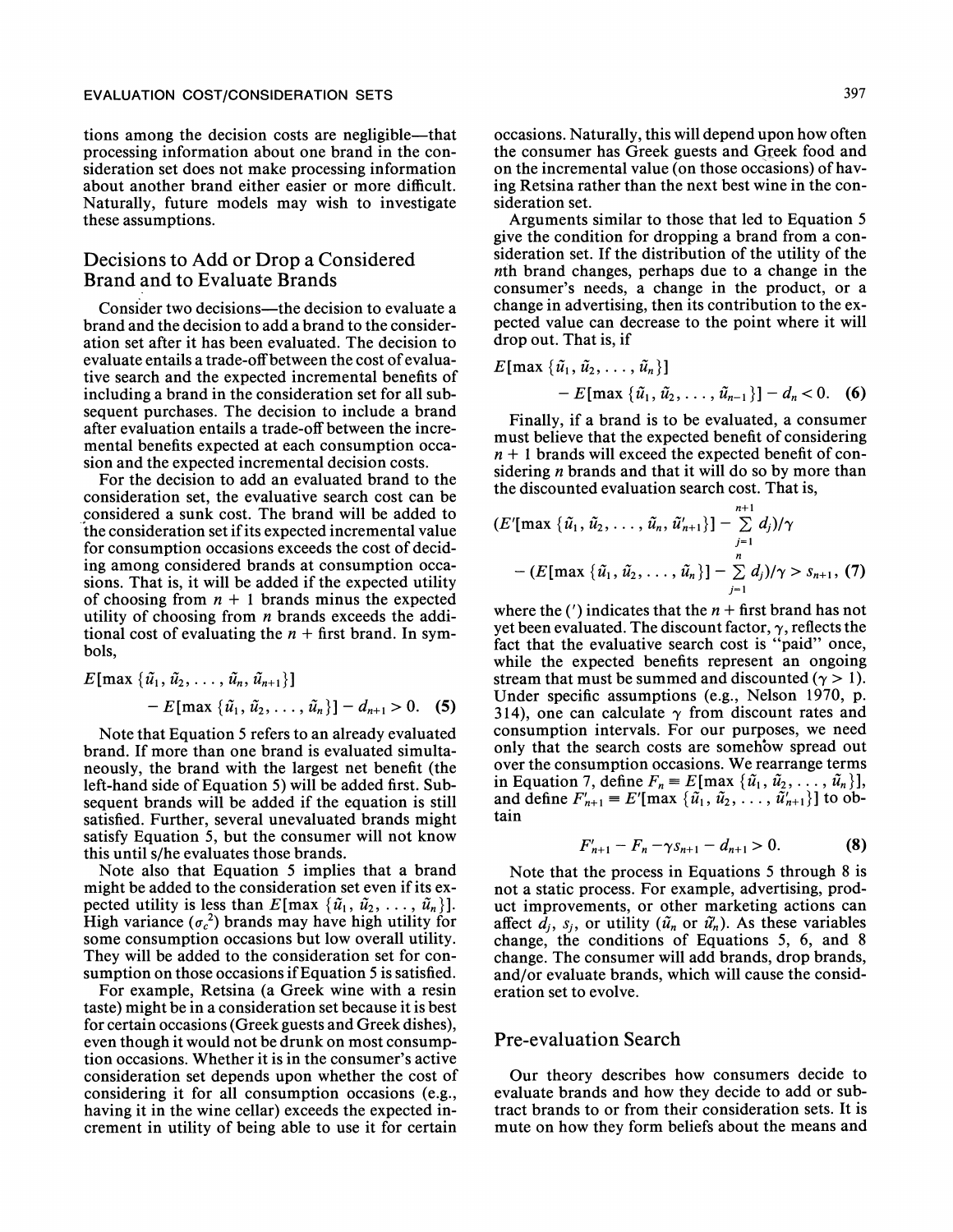variances of pre- and post-evaluation utility and mute on how they perform the calculations in Equations 5, 6, and 8. Neither of these issues is central to this article, but both issues are important to the study of consumer behavior and will become important if other researchers attempt to elaborate the theory.

Our hypothesis is that, prior to detailed evaluation, consumers use informal, heuristic methods to gather information on perceived means and variances of utility. For example, our consumer might have heard that Napa Valley white wines are good with Boston scrod or have read in *Business Week*  $(5/15/89, p.$ 157) that some excellent dessert wines come from the Finger Lakes region of New York. Our consumer might have been impressed by the elegance of the aria, 0 mio babbino caro, in a Tott's Champagne commercial and, hence, might evaluate that champagne for entertaining an important guest. We posit that these methods have decision costs that are well under the more formal evaluative search costs. Certainly the references cited earlier support the hypothesis of informal, heuristic pre-evaluation search.

Finally, let us repeat that we do not hypothesize that consumers are calculating the mathematical integrals implied by the probabilistic expectations in Equations 5, 6, and 8. Such calculations are difficult even for trained mathematicians. We hypothesize only that the calculations are a reasonable representation of the results of individual-specific and situationspecific judgments. Such individual judgments could well have perceptual and/or production system components. However, at an aggregate level, individual differences in behavior are considered noise for the purposes of this analysis, and we posit that Equations 5,6, and 8 describe consumers' actions.

### Fixed Sample Versus Sequential Samples

Implicit in our derivation is the assumption that the two phases of consumer behavior, consideration and consumption, are approached differently. Equation 4 implies that once a consideration set is formed, the consumer makes a consumption decision with a fixed sample search. (S/he knows the number of brands,  $n$ , to be searched and "searches" all of them, incurring the decision costs,  $d_i$ , for all *n* brands.)

The decision to add to the consideration set is a sequential sampling strategy. Brands are evaluated in some order determined by pre-evaluation. Equations 5,6, and 8 are applied sequentially, with brands being added or dropped depending upon incremental costs and benefits.

This two-phase strategy makes our model a mixed sampling model. We posit that it is a reasonable representation of aggregate consumer behavior. At this time, we do not have any empirical evidence to support this proposition.

Note that the sequential nature of the consideration decision and the heuristic nature of pre-evalua-

tive search add a certain randomness to our model. For example, brands evaluated first have a greater chance of being in the consideration set. (The advantages of a brand's being evaluated first are the focus of our second aggregate implication.)

We now interpret the plausibility of the implications of Equations 5, 6, and 8. We then demonstrate four aggregate implications of the mathematical theory consistent with aggregate data.

### Implications at the Level of the Individual Consumer

Suppose that we are in an ideal experimental situation where we can vary one parameter, say decision costs, while holding all else equal. Then Equations 5 through 8 imply that:

- consideration sets will be smaller for larger decision costs (larger  $d_{n+1}$  in Equation 5 implies fewer brands will be added),
- consideration sets will vary less over time for larger evaluation costs (larger  $s_{n+1}$  means the condition of Equation 8 is less likely to be satisfied as  $\tilde{u}_{n+1}$  and  $d_{n+1}$ vary),
- brands with lower decision costs are more likely to be considered (smaller  $d_{n+1}$  in Equation 5 means the add condition is more likely to be satisfied),
- brands with lower evaluation costs are more likely to be considered (smaller  $s_{n+1}$  in Equation 8 means the brand is more likely to be evaluated and, if Equation 5 is satisfied, considered),
- consumers with lower decision costs will have larger consideration sets (consumers with smaller  $d_{n+1}$  will find more brands satisfying Equation 5),
- consumers with lower evaluation costs will have consideration sets that change more ofien (similar argument applied to Equation 8),
- greater variance over consumption occasions implies larger consideration sets (larger variances,  $\sigma_c^2$ , imply the expectation in Equation 4 is larger).

We again caution the reader that these predictions are ceteris paribus. For example, if in a real market greater consumption variance is correlated with decision cost, then predictions are ambiguous because the consumption variance may counteract the decision cost.

It is beyond the scope of this article to undertake experiments where each parameter is varied independently. However, we believe that these predictions have face validity subject to future tests. At minimum, the first implication is not inconsistent with the experiments by Belonax and Mittelstaedt (1978), which varied components of decision costs, such as more ratings variability.

#### Implications at the Level of the Firm

To sell more items of a brand, a firm will want to influence consumers to evaluate its brand, encourage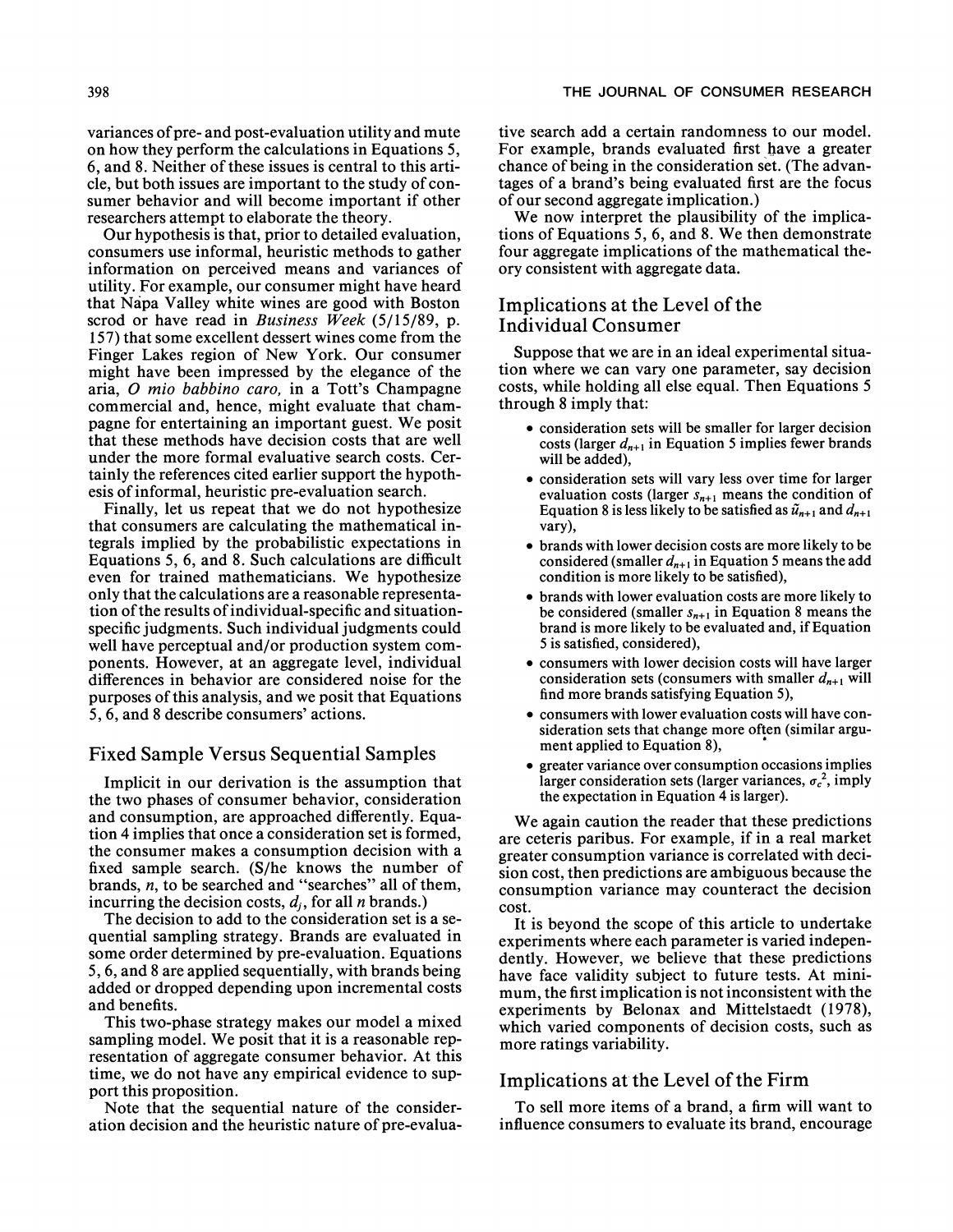consumers to add evaluated brands to their consideration sets, and encourage consumers to keep considered brands in their consideration sets. To do this, a firm can influence the means and variances of the perceived utility of its brand, $<sup>2</sup>$  the evaluative search cost,</sup> and the ongoing decision cost.

Product improvements affect the post-evaluation mean,  $E(\tilde{u}_{it})$ , and the consumption variation,  $\sigma_c^2$ . Actually, it is not the variance per se that helps a product enter the consideration set but rather the upper part of the distribution. (Recall that Equations 5,6, and 8 are defined on the maximum of a set of random variables.) Thus, a laundry detergent may be in a consideration set because of its use for delicates even though it is very bad for cottons, or a traveler to Boston might bring a variety of shirts (blouses) because of the unpredictability of the weather.

Advertising communicates. It can increase  $E'(\tilde{u}'_{it})$ . The unique selling proposition (e.g., Aaker and Myers 1987) can position a brand for specific consumption occasions and increase the positive aspects of utility for those occasions  $(\sigma_c^2)$ . For image-laden products, such as soft drinks and cosmetics, advertis ing can actually increase utility (see Levy 1959). Informative advertising decreases the effort of obtaining information  $(s_i)$ . Free samples, coupons, and priceoff deals all make the brand easier to try and, for those categories where evaluation includes trying the brand, will decrease the cost of evaluative search  $(s_i)$ .

All of these arguments are intuitive. They do not test our theory, but they do aid our understanding of its implications.

#### **AGGREGATE ANALYSES**

Theories of consumer behavior can be examined in a number of ways. For example, one common means of examining a micro-level theory is to design an experiment to isolate the postulated phenomena and attempt to falsify its predictions. Another approach is to parameterize the hypothesis, estimate the parameters, and use statistical techniques to test the magnitude and/or signs of the parameters. Our approach is aggregate analysis to explain existing data, i.e., published and/or publicly available data. We examine four different aggregate implications of our theory. We feel that each implication is plausible and consistent with the existing data.

Equations 5, 6, and 8 state the theory in a general form; aggregate analysis requires analytical simplicity. Thus, for each test we make additional assumptions that restrict the theory's generality. If the restricted model explains the aggregate data, then we have demonstrated a case where the data is consistent with the less restricted, general model. (Of course, there might be another set of restrictions that also explains the data.) Note that by this line of reasoning the restrictions need not be the same for each test, as long as they do not contradict one another.

It is the nature of aggregate analysis that we cannot observe the micro-processes. Thus, for any given aggregate implication, there may be rival hypotheses that explain the data and that do not contradict one another. If such hypotheses are generated then, perhaps, future experiments can be designed to distinguish between the set of rival hypotheses and our theory.

#### **AGGREGATE IMPLICATIONS**

#### Distribution of Decision Costs

If for all brands we knew the evaluative search costs and the distribution of pre-evaluation utility, we could predict which brands would be considered. Alternatively, if we knew the decision costs and the distribution of post-evaluation utility and if they did not vary by brand, we could use Equation 5 to predict the number of brands the consumer would consider.

To predict the distribution of consideration set sizes across consumers, the model needs two additional inputs. We need to know the distribution of the post-evaluation utilities across brands and the distribution of decision costs across consumers.

For the purpose of this analysis, we sacrifice differences among the means of the pre-evaluation utilities,  $E'(\tilde{u}'_{tt})$ , and assume that the post-evaluation utilities are independent across j and that they are distributed as normal random variables with the same means and variances. Because this i.i.d. assumption (independent and identically distributed random variables) blurs pre-evaluation differences among brands, it will make it difficult to determine which brands are to be in the consideration set, but it enables us to determine how many brands will be in the consideration set.

In the Appendix, we show that under this assumption Equation 5 reduces to Equation 9:

$$
\Delta e_n > d/\sigma_c, \qquad (9)
$$

where  $\Delta e_n$  is a tabled function (see the Appendix) representing the increment in the expected value of the maximum of *n* + 1 rather than *n* standardized normal random variables. The decision cost,  $d$ , and the standard deviation of consumption utility,  $\sigma_c$ , are no longer subscripted by j due to the i.i.d. assumption.

Naturally, we do not expect consumers to be equal in their decision costs or their perceptions of the variation in utility. That is, if  $\lambda = d/\sigma_c$ , we expect  $\lambda$  to vary across consumers. We have no proven theory to predict the distribution of  $\lambda$ , but the lognormal distribution is one reasonable candidate. For example, many empirical cost distributions are lognormally distributed, and Ijiri and Simon (1967) demonstrate

<sup>&</sup>lt;sup>2</sup>Or, more generally, the means plus the distributions of  $\tilde{u}^r_{it}$ and  $\tilde{u}_{ji}$ .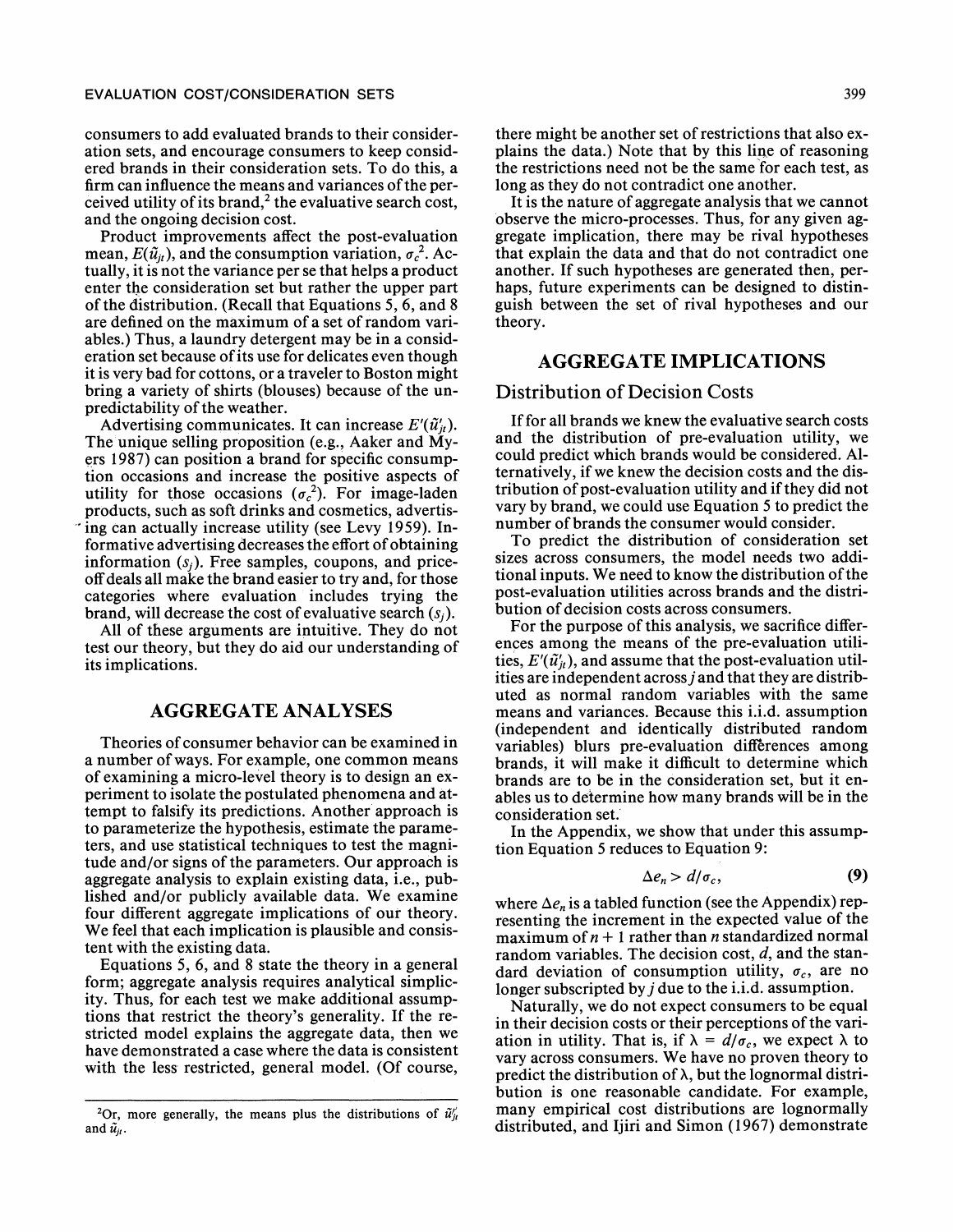|                                          | Percent who consider n products <sup>a</sup> |           |                                              |           |                                      |           |                                            |           |
|------------------------------------------|----------------------------------------------|-----------|----------------------------------------------|-----------|--------------------------------------|-----------|--------------------------------------------|-----------|
|                                          | Deodorants<br>(Silk and Urban 1978)          |           | Plastic wraps<br>(Hauser and Gaskin<br>1984) |           | Laundry detergent<br>(Campbell 1969) |           | Refrigerated juices<br>(Assessor database) |           |
| Number of products<br>and fit statistics | Actual                                       | Predicted | Actual                                       | Predicted | Actual                               | Predicted | Actual                                     | Predicted |
| $n = 1$                                  |                                              |           |                                              |           | 7.4                                  | 9.9       | 4.6                                        | 3.5       |
| $n = 2$                                  | 31.8                                         | 31.2      | 16.0                                         | 15.8      | 14.3                                 | 15.2      | 27.6                                       | 27.6      |
| $n = 3$                                  | 31.8                                         | 34.1      | 27.9                                         | 29.8      | 17.5                                 | 13.7      | 30.0                                       | 32.1      |
| $n = 4$                                  | 23.1                                         | 19.6      | 27.9                                         | 24.8      | 9.5                                  | 10.8      | 24.0                                       | 19.3      |
| $n = 5$                                  | 7.1                                          | 9.0       | 17.8                                         | 15.1      | 10.6                                 | 9.0       | 9.8                                        | 9.7       |
| $n = 6$                                  | 4.0                                          | 3.7       | 7.4                                          | 7.5       | 9.0                                  | 6.8       | 2.8                                        | 3.6       |
| $n = 7$                                  | 2.3                                          | 2.4       | 3.0                                          | 3.2       | 31.7 <sup>b</sup>                    | 34.6      | 1.6                                        | 3.6       |
| Chi-squared <sup>c</sup>                 | 3.64                                         |           | 3.00                                         |           | 5.86                                 |           | 10.09                                      |           |
| Sample size                              | 299                                          |           | 298                                          |           | 187                                  |           | 346                                        |           |
| Degrees of freedom                       |                                              | 5         |                                              | 5         |                                      | 6         |                                            | 6         |
| $\mu$                                    |                                              | 0.25      |                                              | 0.195     |                                      | 0.25      |                                            | 0.25      |
| Σ                                        |                                              | 0.13      |                                              | 0.10      |                                      | 0.40      |                                            | 0.14      |

**TABLE 1** 

COMPARISON OF CONSIDERATION SET FREQUENCIES AND PREDICTIONS OF EVALUATION COST MODEL

**Percent who consider 1 and 2 reported under**  $n = 2$ **.** 

Truncated at n **s** 7 for comparison. For more detail on n > 7, see Figure **A.** 

Critical values for 0.05 level: 11.07 for 5 degrees of freedom, 12.59 for 6 degrees of freedom.

that natural learning processes converge to lognormal distributions as their number grows.

If we assume that  $\lambda$  is lognormally distributed with mean,  $\mu$ , and variance,  $\Sigma$ , then the probability that a consumer considers *n* brands,  $P_n$ , is given by

$$
P_n = \Lambda(\Delta e_{n-1} | \mu, \Sigma) - \Lambda(\Delta e_n | \mu, \Sigma), \qquad (10)
$$

where  $\Lambda(\cdot | \mu, \Sigma)$  is a cumulative lognormal distribution.

Given a distribution of consideration set frequencies, Equation 9 implies a histogram for **A.** We examined data from Campbell (1969) for laundry detergents, from Silk and Urban (1978) for deodorants, from the Hauser and Gaskin (1984) database for plastic wraps, and from the Assessor database for refrigerated juices. The data and lognormal fits are given in Table 1 and plotted in Figure A.

Since the empirical data can take on any shape, even multimodal, the "lognormalness" of the histograms in Figure A is encouraging. In all four cases, a contingency test between predicted and observed frequencies does not reject the fit at the 0.05 level. Other distributions, such as the normal distribution and the uniform distribution, do not fit the data nearly as well (see Table I).

Naturally, a lognormal distribution may not describe all of the phenomena in consideration-set frequency data. For example, in some Assessor studies, the sample sizes are quite large  $(900+)$ ; the histograms look lognormal, but do not pass the chisquared test. Similarly, the model has some trouble with the tails of distributions in categories where

many brands are considered. The restricted model of Equation 9 seems to capture the main phenomenon, but would need to be elaborated in some product categories. Perhaps future analytical models of consumer behavior can derive the lognormal distribution from "first principles" rather than simply demonstrating its empirical fit.

### Order-of-Entry Penalties

When a new brand is evaluated (Equation 8) or enters the consideration set (Equation 5), its perceived incremental utility must exceed the discounted evaluative search and/or decision cost. When more brands are in the market, the expected utility of the maximum best brand among considered brands is usually larger; hence, the threshold is larger. Thus, if two brands enter the market with the same distribution of perceived utility, the brand that enters earlier will be considered more often. If it is considered more often, it should have a higher market share.

As before, we assume that the post-evaluation utilities are independent and identically distributed, so the likelihood of the nth brand's being considered should be related to  $\Delta e_n$ . Further, the ratio of shares between the nth and the first brand should be a function of the ratio of incremental expected utilities  $\Delta e_n/$  $\Delta e_1$ . We expect that the ratio of shares will decrease at a slower rate than the ratio of  $\Delta e$ s will because, at the time the nth brand enters, some consumers will have consideration sets of one brand, some of two brands, and so on. The effective utility increment will be a weighted sum of  $\Delta e_1, \Delta e_2, \ldots, \Delta e_n$ ; it will not be  $\Delta e_n$ . The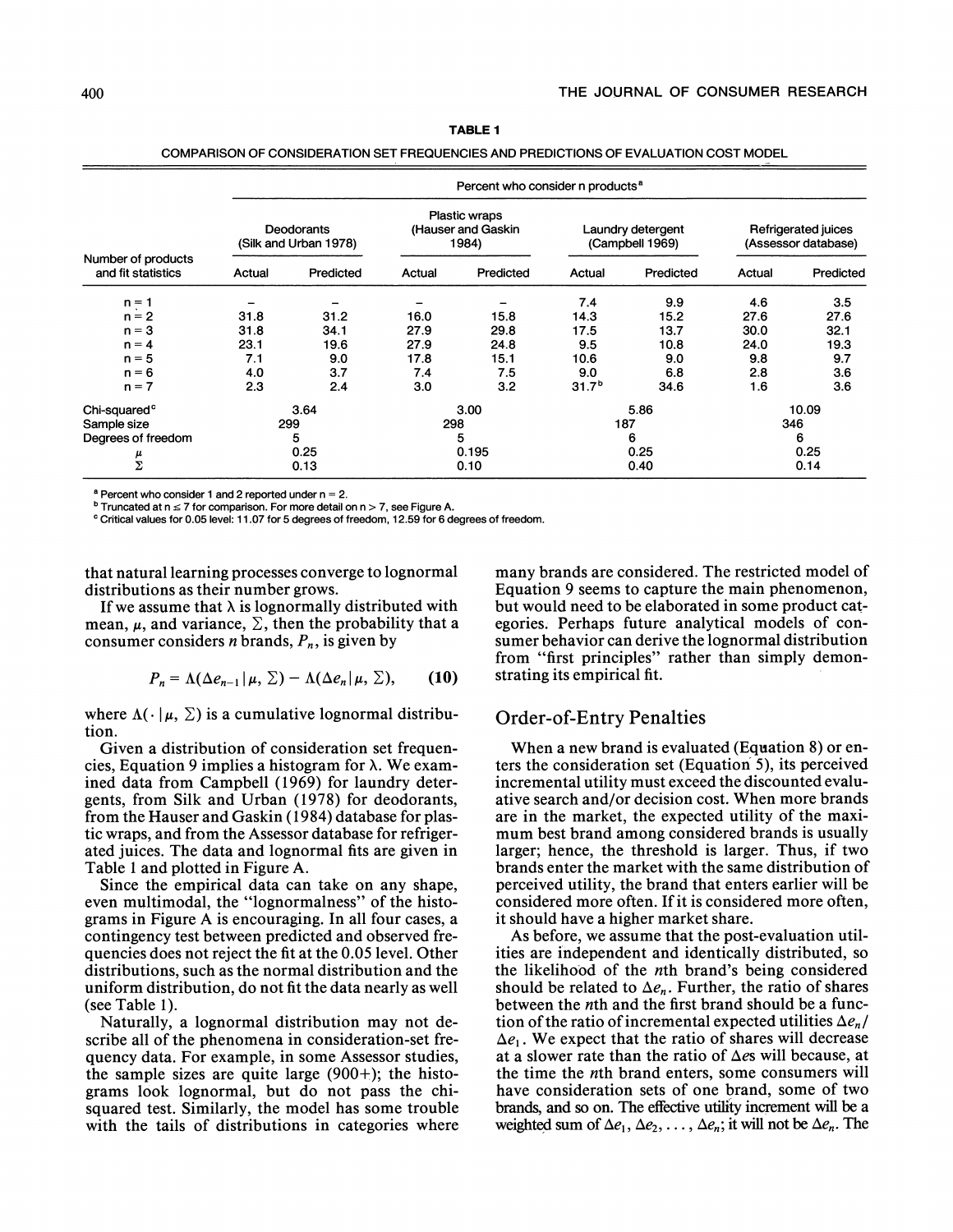

categories, Urban et al. (1986) estimated empirical order-

weights would reflect the number of consumers considering of-entry penalties. Because the brands in their sample one brand, two brands  $\dots$ , *n* brands. one brand, two brands, ..., *n* brands.<br>Based on a statistical analysis of 129 brands across 36 tures, the estimation equations included position and adtures, the estimation equations included position and advertising as covariates.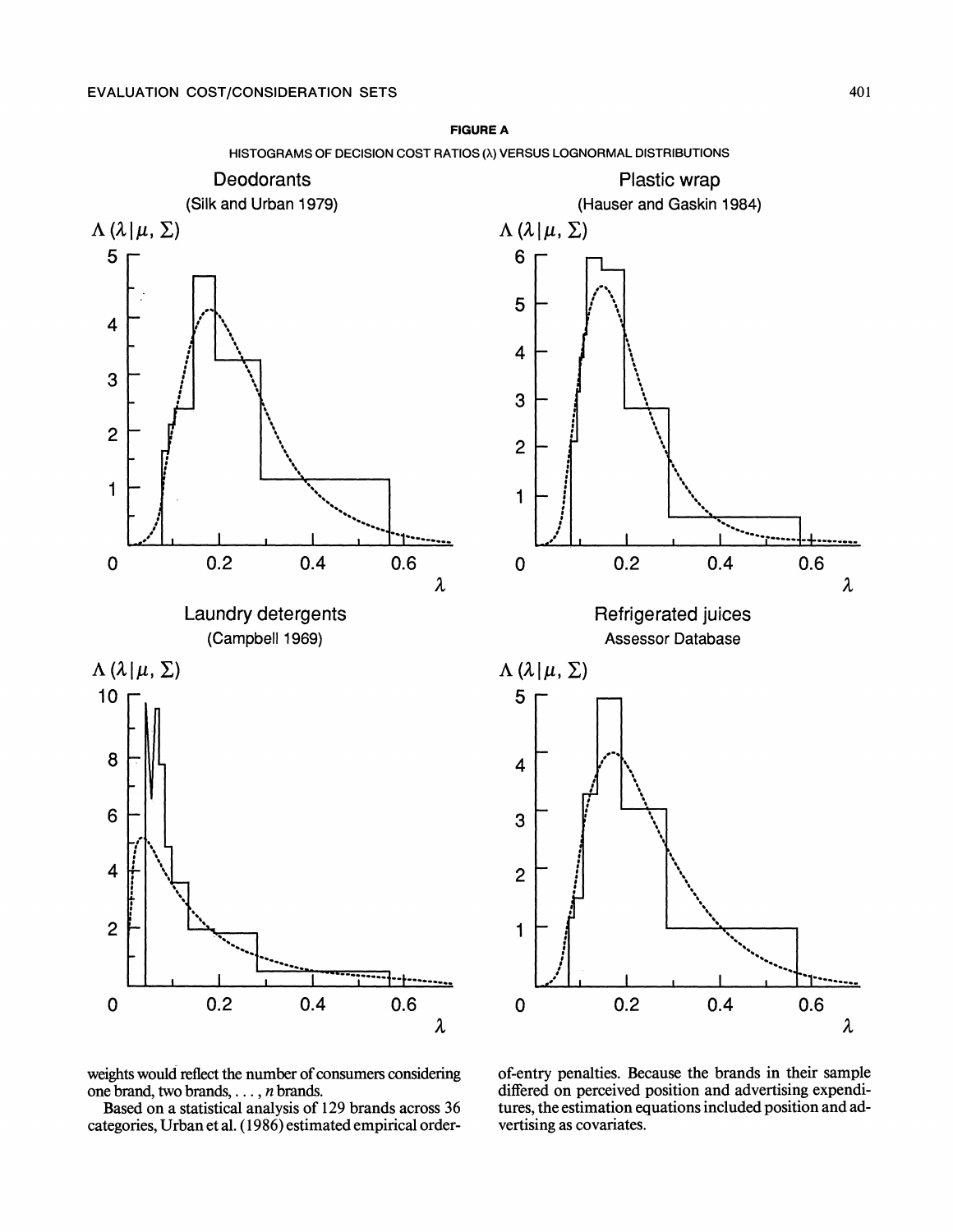From data similar to that in Table 1, we could compute the weights for the  $\Delta e$ s for specific categories. We do not know which average weights apply to the 36 categories in the Urban et al. analysis. However, from Table 1 we can posit that the weights for  $n = 2$  and  $n = 3$  should be larger than the other weights. One parsimonious assumption is to make the weights for *n*  $= 2$  and  $n = 3$  equal and larger than the other weights, which are also set equal to one another. Because the weights must add to 100 percent, this gives us one degree of freedom with which to estimate weights to match the Urban et al. estimates. To further avoid over-fitting, we restrict ourselves to percentages of 5 percent, 10 percent, 15 percent, and so on.

The following tabulation plots the empirical orderof-entry penalties and the weighted sum of the  $\Delta e$  ratios (in column 2). The weights of 15 percent, 20 percent, 20 percent, 15 percent, 15 percent, and 15 percent for  $n = 1$  to 6 were determined by minimizing the sum of squared errors; the estimated ratio of the share of the nth brand to the first brand is from Urban et al. (1986), and predictions are based on Equation 14 in the Appendix.

| ¢ | Order<br>of entry | Empirical<br>penalty | Prediction |  |  |
|---|-------------------|----------------------|------------|--|--|
|   |                   | 1.00                 | 1.00       |  |  |
|   | 2                 | 0.71                 | 0.71       |  |  |
|   | 3                 | 0.58                 | 0.57       |  |  |
|   |                   | 0.51                 | 0.50       |  |  |
|   |                   | 0.45                 | 0.44       |  |  |
|   |                   | 0.41                 | 0.40       |  |  |

The close agreement of the empirical penalties with those predicted by our theory is provocative. Clearly, we can be accused of fitting the data, and to some extent that criticism sticks, but we feel that the ease with which we were able to obtain agreement bears further investigation.

#### Dynamic Advertising Response

In general, one could argue that advertising may affect all parameters in the model. For some brands, it is reasonable that advertising affects the ongoing components of utility. For example, advertising for Tide may reassure consumers that their clothes are as clean as they can be, that having clean clothes is socially important, and that they will be judged (e.g., at the laundromat, at the grocery store) by the laundry detergents they use. Clearly, advertising also may affect any perceived biases,  $a_j$ , and any uncertainty (or lack thereof) in perceived utility,  $\sigma_a^2$ . (Recall that  $a_j$  and  $\sigma_a^2$  measure the difference between pre- and post-evaluation utility.)

Another way to introduce advertising to the analytical model is through the decision costs,  $d_i$ , and the evaluative search costs,  $s_i$ . The assumption that these costs decrease with advertising can be justified by arguments about memory, accessibility, expertise, and so on (Alba and Hutchinson 1987; Miller 1956; Nedungadi and Hutchinson 1985). We now look at the implications of this assumption.

Because d, and **s,** appear in Equations 5, 6, and 8, advertising, and thus changes in these costs, affects the probability that a brand will be added to the consideration set, dropped from the consideration set, or evaluated for potential addition to the consideration set. But advertising will affect each of these probabilities differently.

To illustrate this difference, consider the short-run effects of a decrease in advertising versus an increase in advertising. If we decrease advertising for the nth brand, we increase decision costs,  $d_n$ . This will cause some consumers who now consider the nth brand to drop it from their consideration sets. It does not affect those consumers who do not consider the nth brand. However, if we increase advertising, we cause some consumers who evaluated the brand at an earlier time to reevaluate it and perhaps add it to their consideration set. The mechanism will be the mirror image of the dropping mechanism and should produce aggregate effects of the same magnitude.

When advertising also affects the evaluative search cost,  $s_n$ , there is an additional effect—some new consumers will decide to evaluate the brand and some of these will find it sufficiently attractive to add to their consideration set. This effect will be in addition to the effect on decision costs. $3$ 

Furthermore, the decision to evaluate a brand is based on pre-evaluation utility, which we expect to be more sensitive to advertising than post-evaluation utility. The decision to drop a brand is based only on the less sensitive post-evaluation utility.

Taken together, these arguments imply that the decision to drop a brand from a consideration set should be less responsive to advertising than the decision to add a brand to the consideration set. If sales are dependent upon consideration set membership, then the response to increases in advertising should be larger than the response to decreases in advertising. We show in the Appendix that such magnitude differences will imply that sales will respond more rapidly to advertising increases than to advertising decreases.

One way to examine this hypothesis would be: (I) increase advertising from  $\alpha$  to  $\alpha + \Delta \alpha$ , (2) measure the rate of increase, (3) bring it back to  $\alpha$ , (4) wait until it stabilizes, (5) decrease advertising from  $\alpha$  to  $\alpha$  $-\Delta\alpha$ , and (6) measure the rate of decrease. Unfortunately, such data are not available.

Alternatively, under mild technical assumptions, we can examine the hypothesis with a typical "heavy-

<sup>&</sup>lt;sup>3</sup>Note that this argument assumes that there are consumers who have not yet evaluated the brand-those consumers new to the market or those who evaluated the brand at some earlier time and have forgotten the details of that evaluation.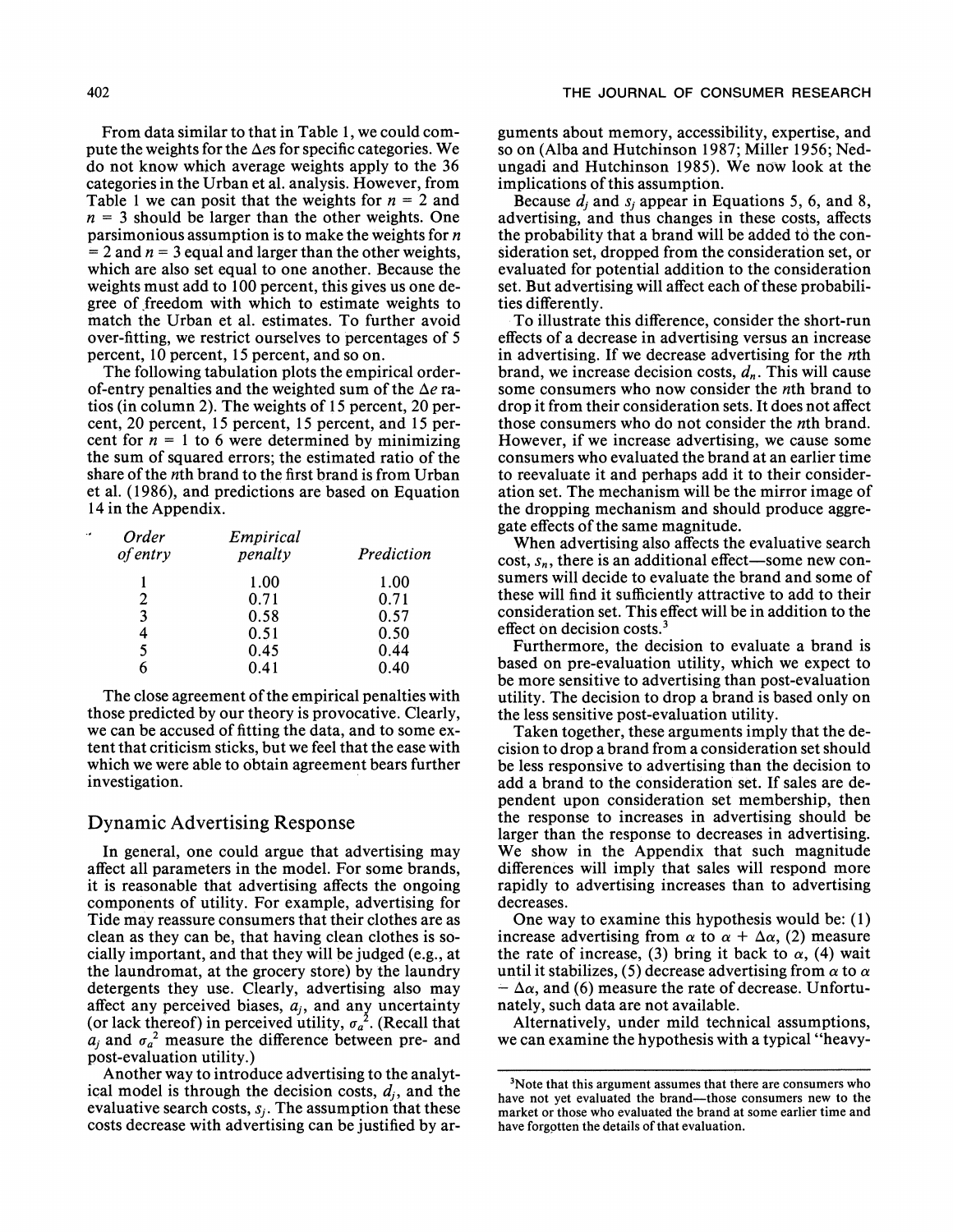up" advertising experiment.<sup>4</sup> That is, increase advertising from  $\alpha$  to  $\alpha + \Delta \alpha$  and observe the rate of increase and then decrease advertising from  $\alpha + \Delta \alpha$  to  $\alpha$  and observe the rate of decrease. Little (1979) reports the results of heavy-up experiments. Although the data are noisy, his interpretation is that the sales response to advertising is much more rapid when advertising is increased than when it is decreased. (Little claims that these data are typical.)

#### Competitive Promotion and Price

Intuitively, if there are more brands competing for consumer purchases, the market should be more competitive. In equilibrium, as brands react to one another, this competitiveness should lead to more promotional activity and to smaller margins.

In traditional economic theory, one measure of competitiveness is the number of firms in a market. In information economics (e.g., Nelson 1970), this measure is the average number of brands that consumers search or experience. The evaluation cost model of consideration sets modifies the measure still further. We argue that the appropriate measure is the average number of brands considered.

Price-Cost Margins. Assume that all brands are equal in the sense that the ex ante expected valuations are equal. The more brands a consumer considers, the more price sensitive s/he will be. Reacting to this price sensitivity, firms will find it optimal to price lower when consumers consider more brands. In the Appendix, we argue that the percentage markup (price-cost/ price) will be proportional to  $(1 + \beta_1 \overline{C})^{-1}$ , where  $\beta_1$  is a parameter and  $\overline{C}$  is the size of the average consideration set. In contrast, economists who assume that all brands are considered predict that the percentage markup is proportional to  $(1 + \beta_2 N)^{-1}$ , where N is the number of brands in the market.

Profit margins for package goods brands are considered highly proprietary. We have not been able to obtain price-cost margins at the same level of aggregation as our data on consideration set sizes.<sup>5</sup> Perhaps future developments will provide data at the proper level of aggregation to examine the relationship between average consideration set sizes and price-cost margins.

Promotion Intensity. The analysis with respect to price-cost margins is interesting, but difficult to examine empirically. A related perspective is that promotion intensity is an alternative measure of competitive activity. That is, rather than lower the posted price, brands can raise their level of promotion. If this were true, then in a market that is more competitive, brands will promote more. There are many ways to measure promotion intensity. The measure available to us is the percent of volume sold on promotion. If brands do promote more when the market is more competitive, then our theory predicts that brands promote more when consumers' consideration sets are larger.

We can argue also that greater promotion lowers the average price paid and thus raises the (net) utility in Equation 5. For product categories where evaluation requires trial, promotion lowers the search cost in Equation 8. Thus, our theory also predicts that consumers will consider more brands when brands promote more. At this point, we cannot untangle the skein of causality, but, at minimum, promotion intensity and the average size of the consideration set should be positively correlated.

Information Resources, Inc. (1987) publishes the  $Marketing$  Factbook<sup> $m$ </sup>, which provides data by product category on the percent of volume sold on promotion. The data is based on a panel of 30,000 consumers located in 12 geographically dispersed markets, and covers all purchases by panel members in 1986. Promotions include print ad features, in-store displays, shelf price reductions, store coupons, and manufacturer coupons.<sup>6</sup> The average consideration set sizes were obtained from the Assessor database (see Footnote I).

Table 2 reports the results of the analysis. The correlation between the percent volume on promotion and the average consideration set size is significant at the 0.0 1 level. The data are plotted in Figure B.

One rival hypothesis, based on traditional economic theory, is that the total number of brands drives promotion intensity and that the average consideration set size is related to the total number of brands. Indeed, the correlation between the consideration set size and the total number of brands is 0.42, which is significant at the 0.05 level.

<sup>41</sup>n a heavy-up experiment, the decrease starts from a higher level of advertising than does the increase. The technical assumption is that this difference in levels does not have an overwhelming impact on the rates of increase or decrease.

<sup>&</sup>lt;sup>5</sup>The only public database is the Census of Manufacturers, which allows one to estimate (Sales-Production Costs)/Sales at the fourdigit SIC code level (see Domowitz, Hubbard, and Peterson 1986). By controlling for advertising to sales and assets to sales, Domowitz et al. were.able to obtain very aggregate measures of profit margins. We attempted to merge the consideration set data on 31 product categories with the SIC code data. Unfortunately, the four-digit SIC code merges diverse package goods categories. Also, many manufacturers, such as Procter & Gamble, compete in more than one SIC code. The merged data had too few observations and too much noise to examine our hypotheses.

<sup>6</sup>The *Marketing Factbook'"* explicitly considers overlap among ad features, displays, shelf price reductions, and store coupons by providing a measure of percent volume on any combination of trade deals. Manufacturer coupons are treated separately. We created a variable-"promotion"-that was the sum of volume on trade deals and on manufacturer coupons. Because this variable does not account for overlap-volume sold via manufacturer coupons and trade deals-we created another variable (equal to deal  $+$  coupon  $-$  deal  $\times$  coupon), which accounts for the overlap. The results (e.g., Table 2 and Figure B) were similar. All qualitative conclusions were the same.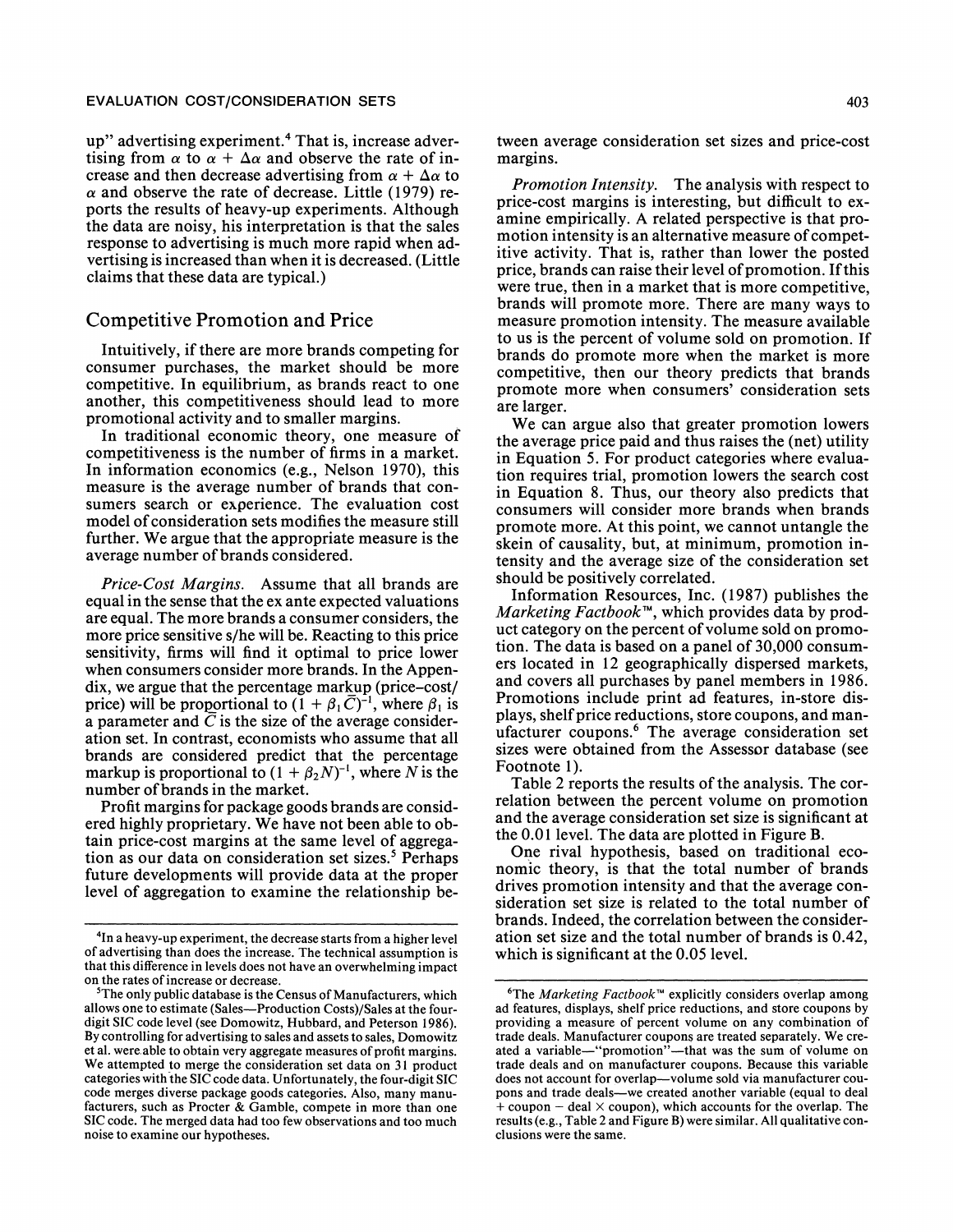#### **TABLE 2**

REGRESSIONS OF PERCENT VOLUME ON PROMOTION VERSUS CONSIDERATION SET SIZE AND NUMBER OF BRANDS IN CATEGORY<sup>a</sup>

| <b>Explanatory variables</b><br>and statistics | Consideration<br>set only | Number<br>of brands<br>only | Consideration<br>plus brands |
|------------------------------------------------|---------------------------|-----------------------------|------------------------------|
| Consideration set                              |                           |                             |                              |
| size (t-value)                                 | 3.14                      |                             | 2.33                         |
| Number of brands                               |                           |                             |                              |
| (t-value)                                      |                           | 2.35                        | 1.28                         |
| Correlation                                    |                           |                             |                              |
| coefficient                                    | 0.50                      | 0.39                        | 0.54                         |
| $R^2$                                          | 0.25                      | 0.15                        | 0.29                         |
| F-ratio                                        | 9.87                      | 5.50                        | 5.87                         |
| Sum of squared                                 |                           |                             |                              |
| errors <sup>b</sup>                            | 4.403.1                   | 4.945.3                     | 4.164.8                      |

**<sup>a</sup>**Comparisons: add consideration set size (column **3)**versus (column **2),**F = 5.44; add number of brands (column **3)**versus (column **I),**F = **1.66.** 

<sup>b</sup> Total sum of squares is 5,851.9. Number of observations is 31.

To examine the rival hypothesis, we obtained the number of brands by counting the brands in the Marketing Factbook<sup>™</sup>. Data is usually reported on brands purchased at least once by at least half of 1 percent of the households in the panel. The analysis is shown in Table **3.** 

The number of brands is correlated with promotion intensity at the 0.05 level, but the correlation for the number of brands is less than the correlation for the consideration set size. If we examine the nested regression models, a model with the evoked set size and the number of brands explains significantly more than a model based only on the number of brands. However, the number of brands does not add significant explanatory power to a model based on the consideration set size alone.

A more rigorous statistical test of the non-nested hypotheses is the j-test of Davidson and MacKinnon (1981). The j-test compares two linear bivariate models through the t-statistics in a linear model with both independent variables. As reported in the last column in Table 2, the data do not reject the consideration set model because the t-statistic on "number of brands" is insignificant.<sup>7</sup> Thus, based on Table 2, we conclude that consideration set size is a better indicator of competitive promotion activity than is the total number of brands.

Table 2 shows that consideration set sizes and promotional intensity are correlated. Neither the regressions nor our theory postulates causality. We are working on a simultaneous-equilibrium model in which firms determine promotion intensity knowing that consumers react via Equations  $5$  through 8 and select consideration set sizes based on firm behavior.

#### **DISCUSSION**

#### Summary

The concept of a consideration set is an important construct in the study of consumer behavior. Over the last 20 years, there has been much written on the consideration set and its implications. In this article, we propose an analytical model based on both variation in utility (net of price per use) across consumption occasions and uncertainty in perceived utility prior to evaluation. By assuming that the consumer balances the benefits between choosing the best product within a consideration set versus the decision cost and/or evaluative search cost, we derive an analytical expression for the conditions of adding or dropping brands from consideration sets and for evaluating brands for inclusion in consideration sets.

We then examine the model's aggregate implications and show that its implications are consistent with published aggregate data on the distribution of consideration set size, rewards to pioneering brands, the dynamics of advertising response, and the relationship between promotion intensity and average consideration set size. Although our theory is consistent with the aggregate data, other models based on perceptual or production system explanations might explain the data as well. We hope that the data themselves encourage further research.

#### Generalizations

To keep the exposition transparent, we presented the model in a simple and stylized version. It is a natural task of further research to add more features to the model such that its predictive power and realism can be improved. Several possible generalizations are listed, each of which could be consistent with our model:

- 1. We formulated decision costs as additive. That is, the cost of evaluating  $n$  brands is the sum of the decision costs for each brand. Memory constraints (Miller 1956) would imply that decision costs are a convex function of the number of brands in the consideration set. In this case, Equations 5 through 8 get more complicated, but our qualitative results should remain unchanged.
- 2. Differences in accessibility (Nedungadi and Hutchinson 1985), expertise (Alba and Hutchinson 1987), and forgetfulness imply that the decision costs and the evaluative search costs

 $\sigma$ <sup>7</sup>To check the sensitivity of the results to our measure of the number of brands, we reran the analysis with **(1)** the number of brands with 2 percent or higher market share and (2) a logarithmic transformation of the number of brands. In each case, the  $R^2$  measures were slightly lower, but the nested and non-nested model tests gave the same qualitative results.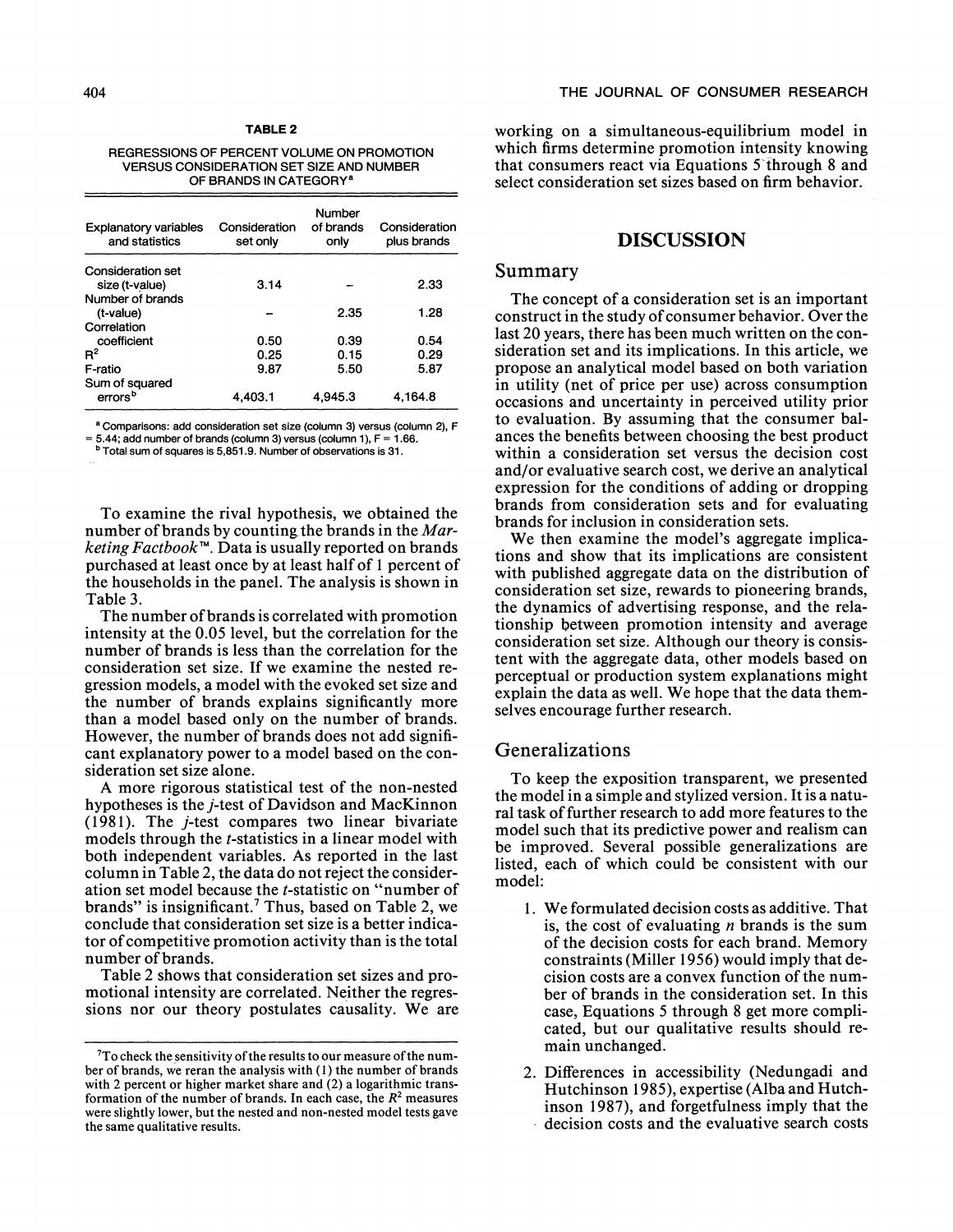#### **FIGURE B**

**PERCENT VOLUME ON PROMOTION VERSUS AVERAGE CONSIDERATION SET SIZE** 

### Percent volume on promotion



- sumers use heuristics that may or may not ap-<br>
proximate Equations 5, 6, and 8. How closely<br>
observed heuristics approximate these equa-<br>
May, and Shocker (1987).
- sion as distinct processes. In principle, one could think of these as consisting of several interrelated steps that are modeled explicitly. **APPENDIX:**
- 5. In Equations 4 through 8, we model choice<br>within a consideration set as a fixed sample<br> $\sum_{i}$ **ECRIVATIONS** within a consideration set as a fixed sample<br>choice and the choice of which brands to con-<br>sider as a sequential sampling problem. Future When the  $\tilde{u}_i$  are independent and sumption of a mixed sampling strategy.

depend on brand characteristics, advertising,  $\overline{6}$ . In general, Equations 5 through 8 can handle history, and so on. Explicit models might in-<br>interdependencies between the distributions history, and so on. Explicit models might in-<br>vestigate how firms could influence consumers of the  $\tilde{u}_i$ s, but not easily. When the prior disvestigate how firms could influence consumers of the  $\tilde{u}_i$ , but not easily. When the prior dis-<br>to consider their brands.<br>tributions are intercorrelated, we must model tributions are intercorrelated, we must model<br>the portfolio effect. For one model within the 3. The perceptual perspective implies that con-<br>sumers use heuristics that may or may not ap-<br> $(1979)$  See related discussion in Sudbarshan

tions at the level of the individual consumer is Finally, we recognize that aggregate analyses are an open question. If they do, on average, then but one step in theory development. Other steps inan open question. If they do, on average, then but one step in theory development. Other steps in-<br>we can model utility as revealed with error. clude micro-level testing through experiments and/or clude micro-level testing through experiments and/or detailed process measures. Such tests are beyond the 4. We modeled both evaluative search and deci-<br>sion as distinct processes. In principle, one and are left for future work.

sider as a sequential sampling problem. Future When the  $\tilde{u}_j$  are independent and identically dis-<br>research might provide both behavioral and tributed random variables, we can drop the *j* subscript research might provide both behavioral and tributed random variables, we can drop the *j* subscript analytical justification (or challenge) to this as- on  $v_i$  and  $a_i$ . Identical decision costs allow the subon  $v_j$  and  $a_j$ . Identical decision costs allow the subscript on  $d_i$  to be dropped.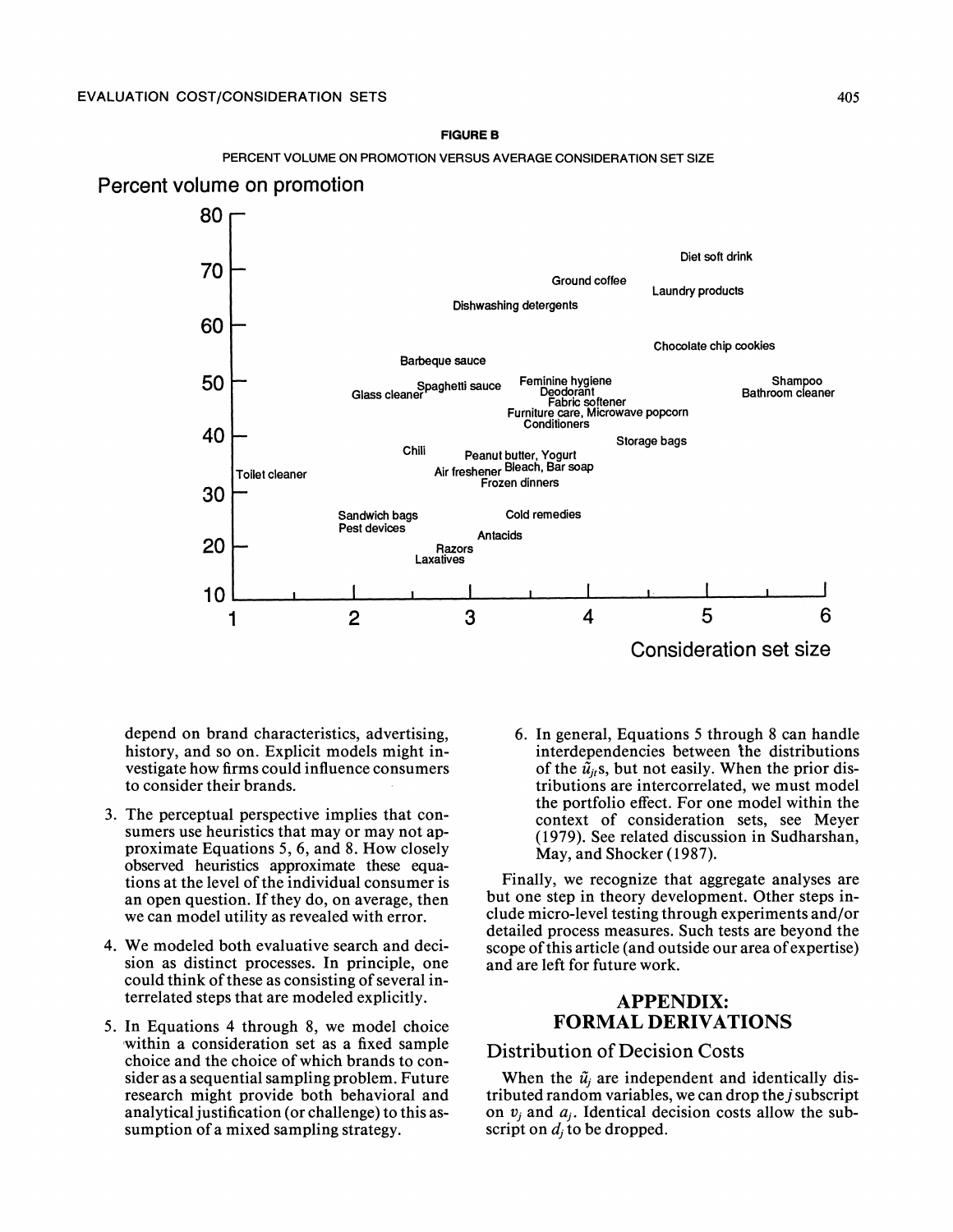Because the means,  $v + a$ , and variances,  $\sigma_c^2$ , are equal over the  $\tilde{u}_i$ , we transform the calculation of  $F_n$ such that  $F_n$  equals the mean of the  $\tilde{u}_i$  plus  $\sigma_c$  times the expected value of the maximum of  $n$  standardized random variables. When the distribution of  $\tilde{u}_i$  is normal, this maximum is a tabled function called  $e_n$ . See David (1970, p. 50), Gumbel (1958, p. 131), Gross (1972, p. 92), Stigler (1961, p. 215), and Urban and Hauser (1980, p. 385) for tables of  $e_n$ . In symbols,

$$
F_n = E[\max (\tilde{u}_1, \tilde{u}_2, \ldots, \tilde{u}_n)] = v + a + \sigma_c e_n. \quad (11)
$$

Substituting Equation 11 into Equation 5 yields,

$$
v + a + \sigma_c e_{n+1} - (v + a + \sigma_c e_n) - d > 0. \quad (12)
$$

Simplifying Equation 12 yields

$$
\Delta e_n = e_{n+1} - e_n = d/\sigma_c. \tag{13}
$$

Finally, Equation 9 is just a statement that consumers with  $\lambda$  between  $\Delta e_{n-1}$  and  $\Delta e_n$  will consider n brands—the difference in the cumulative density of  $\lambda$ for those two values.

#### Order-of-Entry Penalties

Let  $\gamma_{\ell}$  represent the percent of the consumers who consider  $\ell$  brands when there are N brands in the market ( $\ell = 1$  to N). Assume that when there are fewer than N brands in the market, the relative percentages are proportional to  $\gamma_{\ell}$ . Then the average incremental benefit that the nth brand must provide to enter and be considered is just the sum of the  $\Delta e$ s weighted by the  $\gamma_{\ell}$ s, where the  $\gamma_{\ell}$ s are normalized to add to 1.0. In symbols,

average benefit required = 
$$
(\sum_{\ell=1}^n \gamma_\ell \Delta e_n)/(\sum_{\ell=1}^n \gamma_\ell).
$$
 (14)

The order of entry penalty is then Equation 14 divided by  $\Delta e_1$ .

#### Dynamic Advertising Response

In the text, we argued that Equations 4 through 8 imply sales should be more responsive to advertising increases than to advertising decreases. We show here that this implies a more rapid response to increases than to decreases.

Following Little (1979) and Nerlove and Arrow ( 1962), assume that advertising effects accumulate (perhaps due to memory effects) but that there is some forgetting, so these accumulations must be discounted. Call the net accumulation goodwill, A. With these assumptions, if a firm spends at a rate of  $\alpha(\tau)$  at time  $\tau$ , then the goodwill at time t is

$$
A(t) = \int_{-\infty}^{t} \alpha(\tau) e^{-r(t-\tau)} d\tau.
$$
 (15)

If we advertise at  $\alpha_0$  from  $t = -\infty$  to  $t = 0$  and, at  $t = 0$ , raise advertising to  $\alpha_0 + \Delta \alpha$ , this integration reduces to

$$
A(t) = \alpha_0/r + (\Delta \alpha/r)[1 - e^{-rt}] \text{ for } t \ge 0. \quad (16)
$$

Differentiating gives  $\partial A/\partial t = \Delta \alpha e^{-rt} > 0$ . Since our hypothesis states that  $\partial$ (sales)/ $\partial A > 0$  and that this partial derivative is larger in magnitude for positive  $\Delta \alpha$ than for negative  $\Delta \alpha$ , the result follows from the chain rule of differentiation.

#### Competitive Price Response

Let  $\gamma_{\ell}$  be the fraction of consumers who consider exactly  $\ell$  brands. Of these,  $f_{j\ell}$  will consider brand j. Let  $S_{i\ell}$  be the sales of brand j if all consumers considered  $\ell$  brands and each subset of  $\ell$  from N brands was equally likely. Let  $p_i$  be brand j's price and  $k_i$  be its marginal cost. Then the profit,  $\pi_j$ , net of fixed costs, will be

$$
\pi_j = (p_j - k_j) \sum_{\ell=1}^N \gamma_\ell f_{j\ell} S_{j\ell} \quad \text{for } j = 1 \text{ to } N. \quad (17)
$$

If each firm takes the others as given, then the first order conditions for profit maximization are

$$
\sum_{\ell=1}^N \gamma_{\ell} f_{j\ell} S_{j\ell} + (p_j - k_j) \sum_{\ell=1}^N \gamma_{\ell} f_{j\ell} (\partial S_{j\ell} / \partial p_j) = 0. \quad (18)
$$

By using the fact that this equation applies for all firms, we can compute the Nash equilibrium. (In a Nash equilibrium, each firm chooses its price to maximize profit assuming all competitive prices are fixed. An equilibrium occurs when no firm has a unilateral incentive to deviate from its equilibrium price; see Luce and Raiffa 1957.) We solve Equation 18 for the price-cost margins,  $M = (p_i - k_j)/p_j$ ,

$$
M = (\sum_{\ell=1}^N \gamma_{\ell} f_{j\ell} S_{j\ell})/(\sum_{\ell=1}^N \gamma_{\ell} f_{j\ell} S_{j\ell} \epsilon_{j\ell}),
$$
 (19)

where  $\epsilon_{j\ell}$  is the effective price elasticity of brand j within consideration set  $\ell$ .

By symmetry, the sales,  $S_{j\ell}$ , within consideration sets should be inversely proportional to the size of the consideration set,  $\ell$ . The fraction who consider j given that they consider  $\ell$  brands will be proportional to  $(\ell)$  $N$ ). Finally, assume that the effective elasticity within a consideration set is a linear function of the size of the consideration set. Letting  $\beta s$  denote parameters, these assumptions imply  $S_{j\ell} = \beta_0/\ell$ ,  $f_{j\ell} = \beta_3 \ell/N$ , and  $S_{j\ell} = \beta_4 + \beta_5 \ell$ . Substituting these relationships in Equation 19 using  $\sum \gamma_{\ell} = 1$  and simplifying yields the result that

$$
1/M = \text{constant}_1 + \text{constant}_2 \left( \sum_{\ell=1}^N \gamma_{\ell} \ell \right). \tag{20}
$$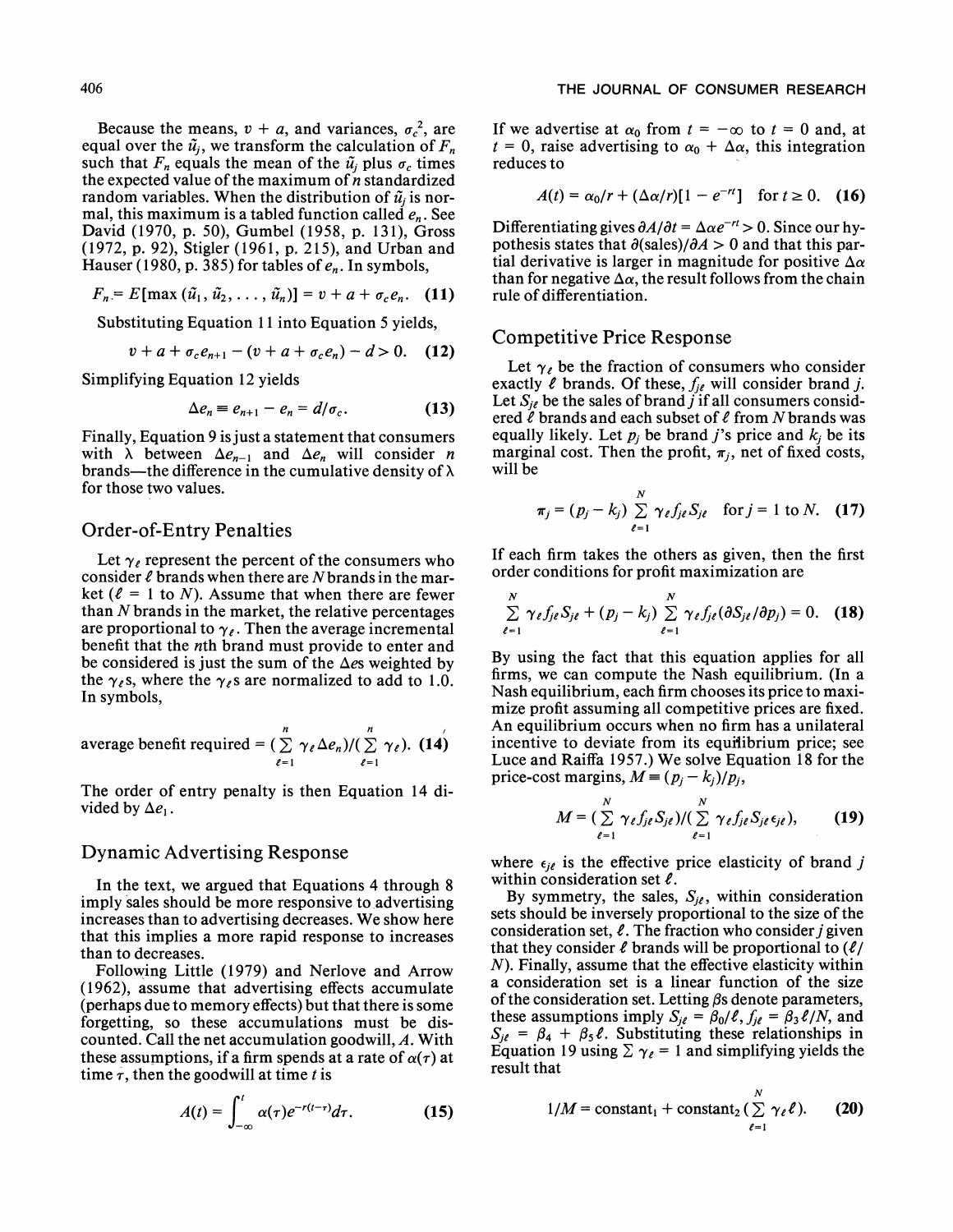Setting  $\beta_1$  = constant<sub>2</sub>/constant<sub>1</sub> and inverting yields the result in the text.

*[Received September 1988. Revised August 1989.1* 

#### **REFERENCES**

- Aaker, David A. and John G. Myers (1987), *Advertising Management,* Englewood Cliffs, NJ: Prentice-Hall.
- Alba, Joseph W. and Amitava Chattopadhyay (1985), "Effects of Context and Post-Category Cues on Recall of Competing Brands," *Journal of Marketing Research,* 22 (August), 340-349.
- and **J.** Wesley Hutchinson (1987), "Dimensions of Consumer Expertise," *Journal of Consumer Research,*  13 (March), 41 1-454.
- Belonax, Joseph A. and Robert A. Mittelstaedt (1978), "Evoked Set Size as a Function of Number of Choice Criterion and Information Variability," in *Advances in Consumer Research,* Vol. 5, ed. H. Keith Hunt, Ann Arbor, MI: Association for Consumer Research, 48- 51.
- Brown, Juanita J. and Albert R. Wildt (1987), "Factors Influencing Evoked Set Size," working paper, University of Missouri, Columbia, MO 652 1 1.
- Campbell, Brian Milton (1969), "The Existence of Evoked Sets and Determinants of its Magnitude in Brand Choice Behavior," unpublished dissertation, Joint Committee on Graduate Instruction, Columbia University, New York, NY 10027.
- David, Herbert A. (1970), *Order Statistics*, New York: John Wiley.
- Davidson, Russell and James G. MacKinnon (1981), "Several Tests for Model Specification in the Presence of Alternative Hypotheses," *Econometrica*, 49 (May), 78 1-793.
- Day, George S., Allen D. Shocker, and Rajendra K. Srivastava (1979), "Consumer Oriented Approaches to Identifying Product Markets," *Journal of Marketing,* 43 (Fall), 8-19.
- Domowitz, Ian, R. Glen Hubbard, and Bruce C. Petersen (1 986), "Business Cycles and the Relationship Between Concentration and Price-Cost Margins," *Rand Journal ofEconomics,* 17 (I), 1-17.
- Fraser, Cynthia and John W. Bradford (1983), "Competitive Market Structure Analysis: Principal Partitioning of Revealed Substitutabilities," *Journal of Consumer Research,* 10 (June), 15-30.
- Gould, John P. (1980), "The Economics of Consumer Information Acquisition," *The Journal of Business,* 53 (July), S 167-S 188.
- Grønhaug, Kjell (1973/1974), "Some Factors in Influencing the Size ofthe Buyer's Evoked Set," *European Journal ofMarketing,* 7 (Winter), 232-24 1.
- Gross, Irvin (1972), "The Creative Aspects of Advertising," *Sloan Management Review,* 14 (Fall), 83-109.
- Gumbel, E. J. (1958), *Statistics of Extremes,* New York: Columbia University Press.
- Hauser, John R. (1978), "Testing the Accuracy, Usefulness, and Significance of Probabilistic Choice Models: An Information Theoretic Approach," *Operations Research,* 26 (MaylJune), 406-42 1.
	- and Steven P. Gaskin (1984), "Applications of the 'Defender' Consumer Model," *Marketing Science,* 3 (Fall), 327-35 1.
- and Glen L. Urban (1986), "The Value Priority Hypotheses for Consumer Budget Plans," *Journal of Consumer Research,* 12 (March), 446-462.
- ,Glen L. Urban, and John H. Roberts (1983), "Forecasting Sales of a New Consumer Durable," in *Advances and Practices of Marketing Science,* ed. Fred S. Zufryden, Providence, RI: The Institute of Management Science, 1 15-128.
- Howard, John A. and Jagdish N. Sheth (1969), *The Theory ofBuyer Behavior,* New York: John Wiley.
- Ijiri, Yuji and Herbert A. Simon (1967), "A Model of Business Firm Growth," *Econometrica,* 35 (April), 348- 355.
- Information Resources, Inc. (1 987), *Marketing Factbook'",*  Chicago: Information Resources, Inc.
- Jarvis, Lance P, and James B. Wilcox (1973), "Evoked Set Size-Some Theoretical Foundations and Empirical Evidence," in *Increasing Marketing Productivity and Conceptual and Methodological Foundations of Marketing* (AMA Combined Proceedings), Vol. 35, ed. Thomas V. Greer, Chicago: American Marketing Association, 236-240.
- Kahneman, Daniel and Amos Tversky (1979), "Prospect Theory: An Analysis of Decisions Under Risk," *Econometrica,* 47 (March), 263-29 1.
- Katahira, Hotaka (1990), "Perceptual Mapping Using Ordered Logit Analysis," *Marketing Science,* 9 (Spring), in press.
- Levy, Sidney (1959), "Symbols for Sale," *Harvard Business Review,* 4 (July/August), 1 17- 124.
- Little, John D.C. (1979), "Aggregate Advertising Models: The State of the Art," *Operations Research,* 27 (July/ August), 629-667.
- Louviere, Jordan J. (1988), "On the Consequences of Misspecifying Consumers' Choice Sets in Multinominal Logit Choice Models," working paper, University of Alberta, Edmonton, Alberta, Canada T6G 1S2.
- Luce, R. Duncan and Howard Raiffa (1957), *Games and Decisions,* New York: John Wiley.
- Massy, William F., Ronald E. Frank, and Thomas Lodahl (1968), *Purchasing Behavior and Personal Attributes,*  Philadelphia: University of Pennsylvania Press.
- Meyer, Robert (1979), "Theory of Destination Choice Set Formation Under Informational Constraint," *Transportation Research Record,* 750,6-12.
- Miller, George A. (1956), "The Magical Number Seven, Plus or Minus Two: Some Limits on Our Capacity For Processing Information," *The Psychological Review,*  63,81-97.
- Nedungadi, Prakesh and J. Wesley Hutchinson (1985), "The Prototypicality of Brands: Relationships with Brand Awareness, Preference, and Usage," in *Advances in Consumer Research,* Vol. 12, eds. Elizabeth C. Hirshman and Morris B. Holbrook, Provo, UT: Association for Consumer Research, 498-503.
- Nelson, Phillip (1970), "Information and Consumer Behavior," *Journal of Political Economy,* 78 (March/ April), 311-329.
- Nerlove, Marc and Kenneth J. Arrow (1962), "Optimal-Advertising Policy Under Dynamic Conditions," *Economica,* 42 (1 14), 129-142.
- Ostlund, Lyman E. (1973), "Evoked Set Size: Some Empirical Results," in *Increasing Marketing Productivity and*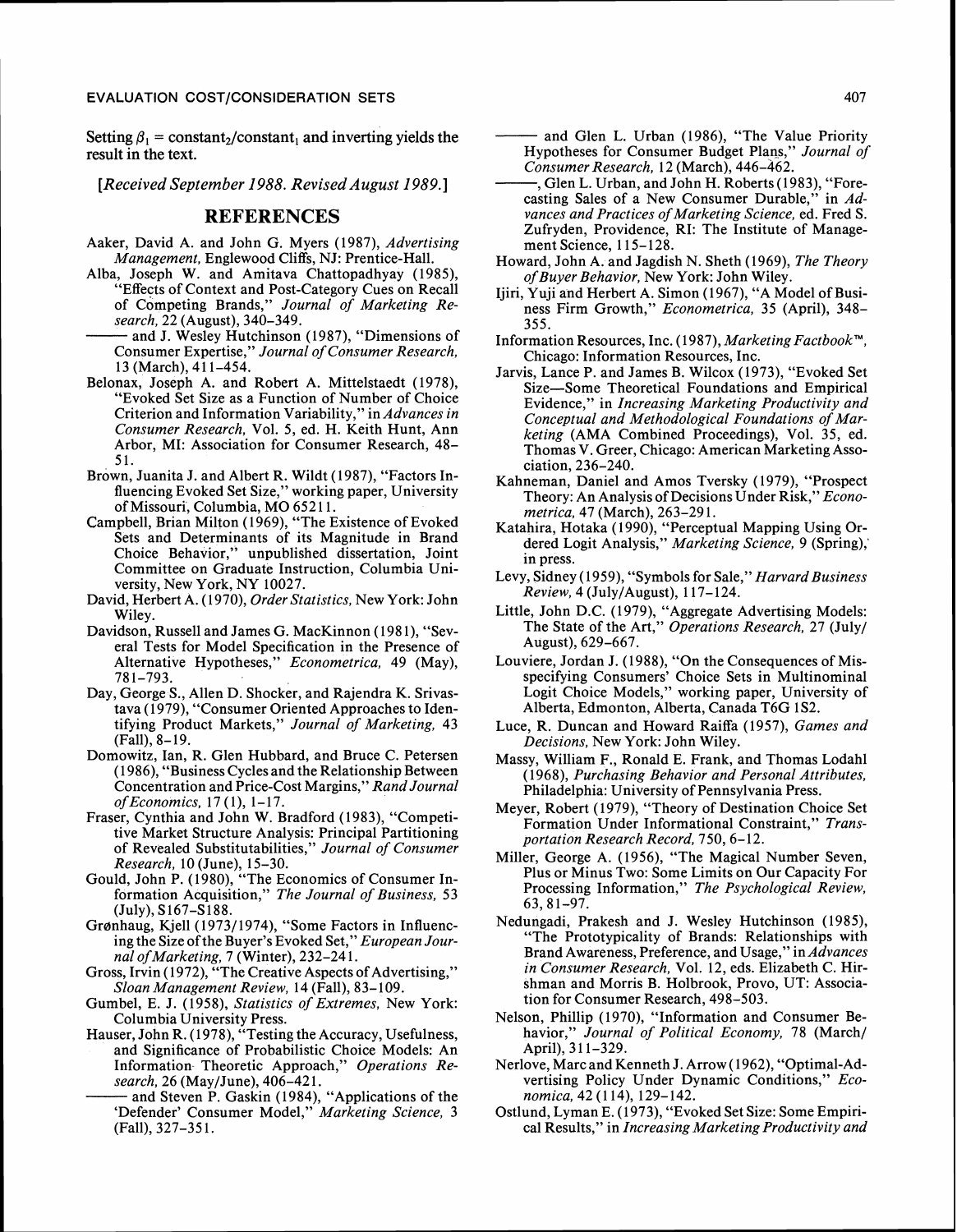#### THE JOURNAL OF CONSUMER RESEARCH

*Conceptual and Methodological Foundations of Marketing* (AMA Combined Proceedings), Vol. 35, ed. Thomas V. Greer, Chicago: American Marketing Association, 226-230.

- Parkinson, Thomas L. and Michael Reilly (1979), "An Information Processing Approach to Evoked Set Formation," in *Advances in Consumer Research,* Vol. 6, ed. William L. Wilke, Ann Arbor, MI: Association for Consumer Research, 227-23 1.
- Payne, John W. (1982), "Contingent Decision Behavior," *Psychological Bulletin,* 92 (2), 382-402.
- Richardson, Anthony (1982), "Search Models and Choice Set Generation," *Transportation Research,* 16A (5-6), 403-420.
- Roberts, John (1988), "A Grounded Model of Consideration Set Size and Composition," working paper, University of New South Wales, Kensington, Australia.
- Schmalensee, Richard (1982), "Product Differentiation Advantages to Pioneering Brands," *American Economic Review,* 72 (June), 159- 180.
- Shugan, Steven M. (1980), "The Cost of Thinking," *Journal of Consumer Research,* 7 (September), 99-1 1 1.
- Silk, Alvin J. and Glen L. Urban (1978), "Pre-Test Market Evaluation of New Packaged Goods: A Model and Measurement Methodology," *Journal of Marketing Research,* 15 (May), 17 1- 19 1.
- Srivastava, Rajendra K., Robert P. Leone, and Allen D. Shocker (1981), "Market Structure Analysis: Hierarchical Clustering for Products Based on Substitution in Use," *Journal ofMarketing,* 45 (Summer), 38-48.
- Stigler, George J. (1961), "The Economics of Information," *Journal of Political Economy,* 69 (June), 2 13-225.
- Sudharshan, D., Jerrold May, and Allan Shocker (1987), "A Simulation Comparison of Methods for New Product Location," *Marketing Science,* 6 (2), 182-20 1.
- Tversky, Amos and Daniel Kahneman (1974), "Judgment Under Uncertainty: Heuristics and Biases," *Science,*  185, 1124-1131.
- Urban, Glen L. (1975), "Perceptor : A Model for Product Position-<br>ing," Management Science, 21 (April), 858–871.
- Theresa Carter, Steven Gaskin, and Zofia Mucha (1986), "Market Share Rewards to Pioneering Brands: An Empirical Analysis and Strategic Implications," *Management Science,* 32 (June), 645-659.
- and John R. Hauser (1980), *Design and Marketing of*
- , Philip L. Johnson, and John R. Hauser (1985), "Testing Competitive Market Structures," *Marketing Science,*  3 (Spring), 83-1 12.
- Urbany, Joel L. and Dan C. Weilbaker (1987), "A Critical Examination of Nelson's Theory of Information and Consumer Behavior," working paper, College of Business Administration, University of South Carolina, Columbia SC 29208.
- Wierenga, Berend (1974), *An Investigation of Brand Choice Processes,* Rotterdam, The Netherlands: Rotterdam University Press.
- Wilde, Louis L. (1981), "Information Costs, Duration of Search, and Turnover: Theory and Applications," *Journal of Political Economy,* 89 (6), 1 122- 1 14 1.
- Wright, Peter (1975), "Consumer Choice Strategies: Simplifying vs. Optimizing," *Journal of Marketing Research,* 12 (February), 60-67.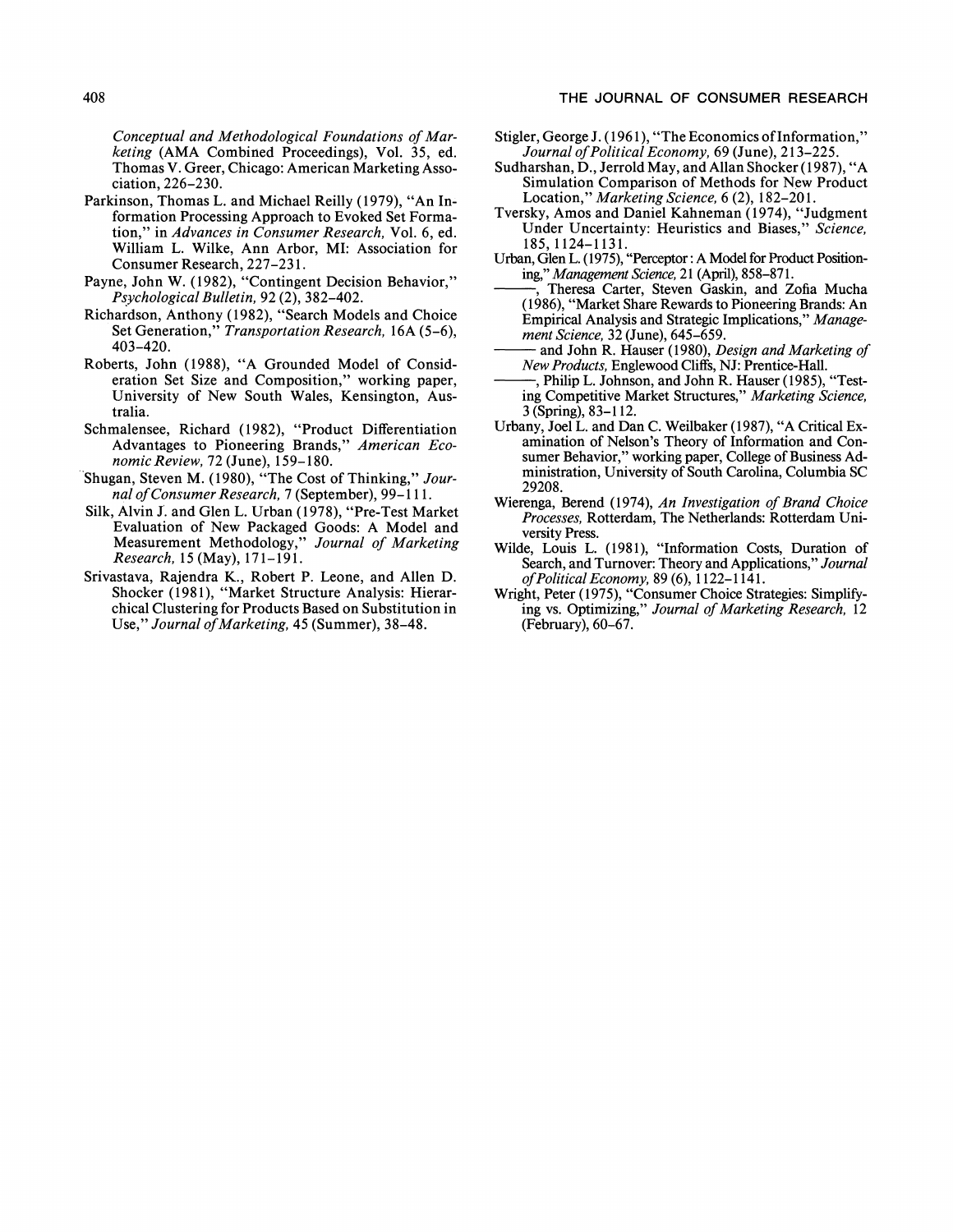# **LINKED CITATIONS**

*- Page 1 of 5 -*



*You have printed the following article:*

**An Evaluation Cost Model of Consideration Sets** John R. Hauser; Birger Wernerfelt *The Journal of Consumer Research*, Vol. 16, No. 4. (Mar., 1990), pp. 393-408. Stable URL: [http://links.jstor.org/sici?sici=0093-5301%28199003%2916%3A4%3C393%3AAECMOC%3E2.0.CO%3B2-6](http://links.jstor.org/sici?sici=0093-5301%28199003%2916%3A4%3C393%3AAECMOC%3E2.0.CO%3B2-6&origin=JSTOR-pdf)

*This article references the following linked citations. If you are trying to access articles from an off-campus location, you may be required to first logon via your library web site to access JSTOR. Please visit your library's website or contact a librarian to learn about options for remote access to JSTOR.*

## **[Footnotes]**

## **<sup>1</sup>Pre-Test-Market Evaluation of New Packaged Goods: A Model and Measurement Methodology**

Alvin J. Silk; Glen L. Urban *Journal of Marketing Research*, Vol. 15, No. 2. (May, 1978), pp. 171-191. Stable URL: [http://links.jstor.org/sici?sici=0022-2437%28197805%2915%3A2%3C171%3APEONPG%3E2.0.CO%3B2-P](http://links.jstor.org/sici?sici=0022-2437%28197805%2915%3A2%3C171%3APEONPG%3E2.0.CO%3B2-P&origin=JSTOR-pdf)

## **<sup>5</sup>Business Cycles and the Relationship between Concentration and Price-Cost Margins**

Ian Domowitz; R. Glenn Hubbard; Bruce C. Petersen *The RAND Journal of Economics*, Vol. 17, No. 1. (Spring, 1986), pp. 1-17. Stable URL:

[http://links.jstor.org/sici?sici=0741-6261%28198621%2917%3A1%3C1%3ABCATRB%3E2.0.CO%3B2-K](http://links.jstor.org/sici?sici=0741-6261%28198621%2917%3A1%3C1%3ABCATRB%3E2.0.CO%3B2-K&origin=JSTOR-pdf)

## **References**

## **Effects of Context and Part-Category Cues on Recall of Competing Brands**

Joseph W. Alba; Amitava Chattopadhyay *Journal of Marketing Research*, Vol. 22, No. 3. (Aug., 1985), pp. 340-349. Stable URL:

[http://links.jstor.org/sici?sici=0022-2437%28198508%2922%3A3%3C340%3AEOCAPC%3E2.0.CO%3B2-1](http://links.jstor.org/sici?sici=0022-2437%28198508%2922%3A3%3C340%3AEOCAPC%3E2.0.CO%3B2-1&origin=JSTOR-pdf)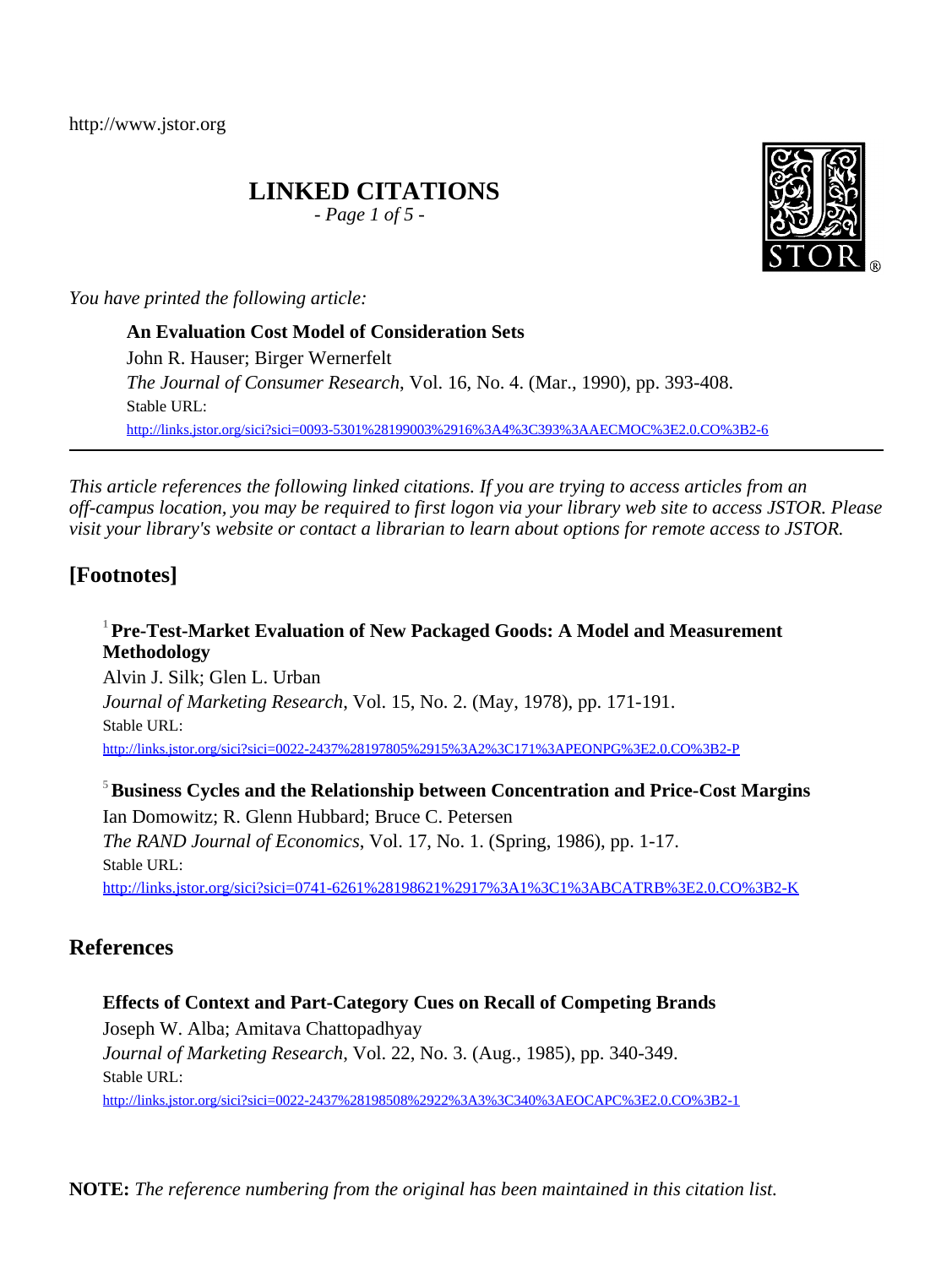# **LINKED CITATIONS**

*- Page 2 of 5 -*



## **Dimensions of Consumer Expertise**

Joseph W. Alba; J. Wesley Hutchinson *The Journal of Consumer Research*, Vol. 13, No. 4. (Mar., 1987), pp. 411-454. Stable URL: [http://links.jstor.org/sici?sici=0093-5301%28198703%2913%3A4%3C411%3ADOCE%3E2.0.CO%3B2-S](http://links.jstor.org/sici?sici=0093-5301%28198703%2913%3A4%3C411%3ADOCE%3E2.0.CO%3B2-S&origin=JSTOR-pdf)

## **Several Tests for Model Specification in the Presence of Alternative Hypotheses**

Russell Davidson; James G. MacKinnon *Econometrica*, Vol. 49, No. 3. (May, 1981), pp. 781-793. Stable URL: [http://links.jstor.org/sici?sici=0012-9682%28198105%2949%3A3%3C781%3ASTFMSI%3E2.0.CO%3B2-J](http://links.jstor.org/sici?sici=0012-9682%28198105%2949%3A3%3C781%3ASTFMSI%3E2.0.CO%3B2-J&origin=JSTOR-pdf)

## **Business Cycles and the Relationship between Concentration and Price-Cost Margins**

Ian Domowitz; R. Glenn Hubbard; Bruce C. Petersen *The RAND Journal of Economics*, Vol. 17, No. 1. (Spring, 1986), pp. 1-17. Stable URL: [http://links.jstor.org/sici?sici=0741-6261%28198621%2917%3A1%3C1%3ABCATRB%3E2.0.CO%3B2-K](http://links.jstor.org/sici?sici=0741-6261%28198621%2917%3A1%3C1%3ABCATRB%3E2.0.CO%3B2-K&origin=JSTOR-pdf)

## **Competitive Market Structure Analysis: Principal Partitioning of Revealed Substitutabilities**

Cynthia Fraser; John W. Bradford *The Journal of Consumer Research*, Vol. 10, No. 1. (Jun., 1983), pp. 15-30. Stable URL: [http://links.jstor.org/sici?sici=0093-5301%28198306%2910%3A1%3C15%3ACMSAPP%3E2.0.CO%3B2-K](http://links.jstor.org/sici?sici=0093-5301%28198306%2910%3A1%3C15%3ACMSAPP%3E2.0.CO%3B2-K&origin=JSTOR-pdf)

## **Testing the Accuracy, Usefulness, and Significance of Probabilistic Choice Models: An Information-Theoretic Approach**

John R. Hauser *Operations Research*, Vol. 26, No. 3. (May - Jun., 1978), pp. 406-421. Stable URL: [http://links.jstor.org/sici?sici=0030-364X%28197805%2F06%2926%3A3%3C406%3ATTAUAS%3E2.0.CO%3B2-I](http://links.jstor.org/sici?sici=0030-364X%28197805%2F06%2926%3A3%3C406%3ATTAUAS%3E2.0.CO%3B2-I&origin=JSTOR-pdf)

## **Application of the "Defender" Consumer Model**

John R. Hauser; Steven P. Gaskin *Marketing Science*, Vol. 3, No. 4. (Autumn, 1984), pp. 327-351. Stable URL: [http://links.jstor.org/sici?sici=0732-2399%28198423%293%3A4%3C327%3AAOT%22CM%3E2.0.CO%3B2-4](http://links.jstor.org/sici?sici=0732-2399%28198423%293%3A4%3C327%3AAOT%22CM%3E2.0.CO%3B2-4&origin=JSTOR-pdf)

**NOTE:** *The reference numbering from the original has been maintained in this citation list.*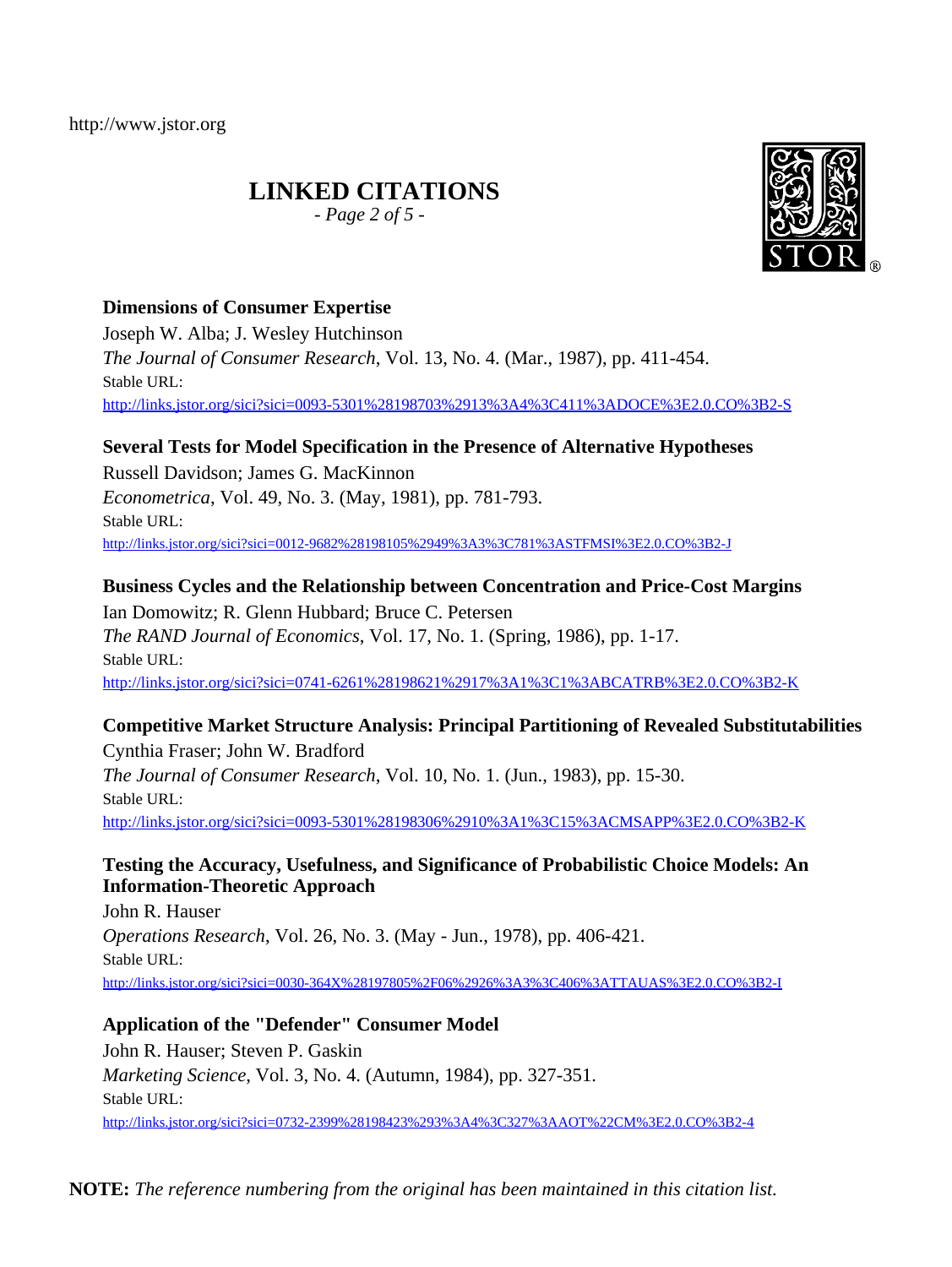# **LINKED CITATIONS**

*- Page 3 of 5 -*



## **The Value Priority Hypotheses for Consumer Budget Plans**

John R. Hauser; Glen L. Urban *The Journal of Consumer Research*, Vol. 12, No. 4. (Mar., 1986), pp. 446-462. Stable URL: [http://links.jstor.org/sici?sici=0093-5301%28198603%2912%3A4%3C446%3ATVPHFC%3E2.0.CO%3B2-J](http://links.jstor.org/sici?sici=0093-5301%28198603%2912%3A4%3C446%3ATVPHFC%3E2.0.CO%3B2-J&origin=JSTOR-pdf)

## **A Model of Business Firm Growth**

Yuji Ijiri; Herbert A. Simon *Econometrica*, Vol. 35, No. 2. (Apr., 1967), pp. 348-355. Stable URL: [http://links.jstor.org/sici?sici=0012-9682%28196704%2935%3A2%3C348%3AAMOBFG%3E2.0.CO%3B2-V](http://links.jstor.org/sici?sici=0012-9682%28196704%2935%3A2%3C348%3AAMOBFG%3E2.0.CO%3B2-V&origin=JSTOR-pdf)

## **Prospect Theory: An Analysis of Decision under Risk**

Daniel Kahneman; Amos Tversky *Econometrica*, Vol. 47, No. 2. (Mar., 1979), pp. 263-292. Stable URL: [http://links.jstor.org/sici?sici=0012-9682%28197903%2947%3A2%3C263%3APTAAOD%3E2.0.CO%3B2-3](http://links.jstor.org/sici?sici=0012-9682%28197903%2947%3A2%3C263%3APTAAOD%3E2.0.CO%3B2-3&origin=JSTOR-pdf)

## **Perceptual Mapping Using Ordered Logit Analysis**

Hotaka Katahira *Marketing Science*, Vol. 9, No. 1. (Winter, 1990), pp. 1-17. Stable URL: [http://links.jstor.org/sici?sici=0732-2399%28199024%299%3A1%3C1%3APMUOLA%3E2.0.CO%3B2-W](http://links.jstor.org/sici?sici=0732-2399%28199024%299%3A1%3C1%3APMUOLA%3E2.0.CO%3B2-W&origin=JSTOR-pdf)

## **Aggregate Advertising Models: The State of the Art**

John D. C. Little *Operations Research*, Vol. 27, No. 4. (Jul. - Aug., 1979), pp. 629-667. Stable URL: [http://links.jstor.org/sici?sici=0030-364X%28197907%2F08%2927%3A4%3C629%3AAAMTSO%3E2.0.CO%3B2-K](http://links.jstor.org/sici?sici=0030-364X%28197907%2F08%2927%3A4%3C629%3AAAMTSO%3E2.0.CO%3B2-K&origin=JSTOR-pdf)

### **Information and Consumer Behavior**

Phillip Nelson *The Journal of Political Economy*, Vol. 78, No. 2. (Mar. - Apr., 1970), pp. 311-329. Stable URL:

[http://links.jstor.org/sici?sici=0022-3808%28197003%2F04%2978%3A2%3C311%3AIACB%3E2.0.CO%3B2-G](http://links.jstor.org/sici?sici=0022-3808%28197003%2F04%2978%3A2%3C311%3AIACB%3E2.0.CO%3B2-G&origin=JSTOR-pdf)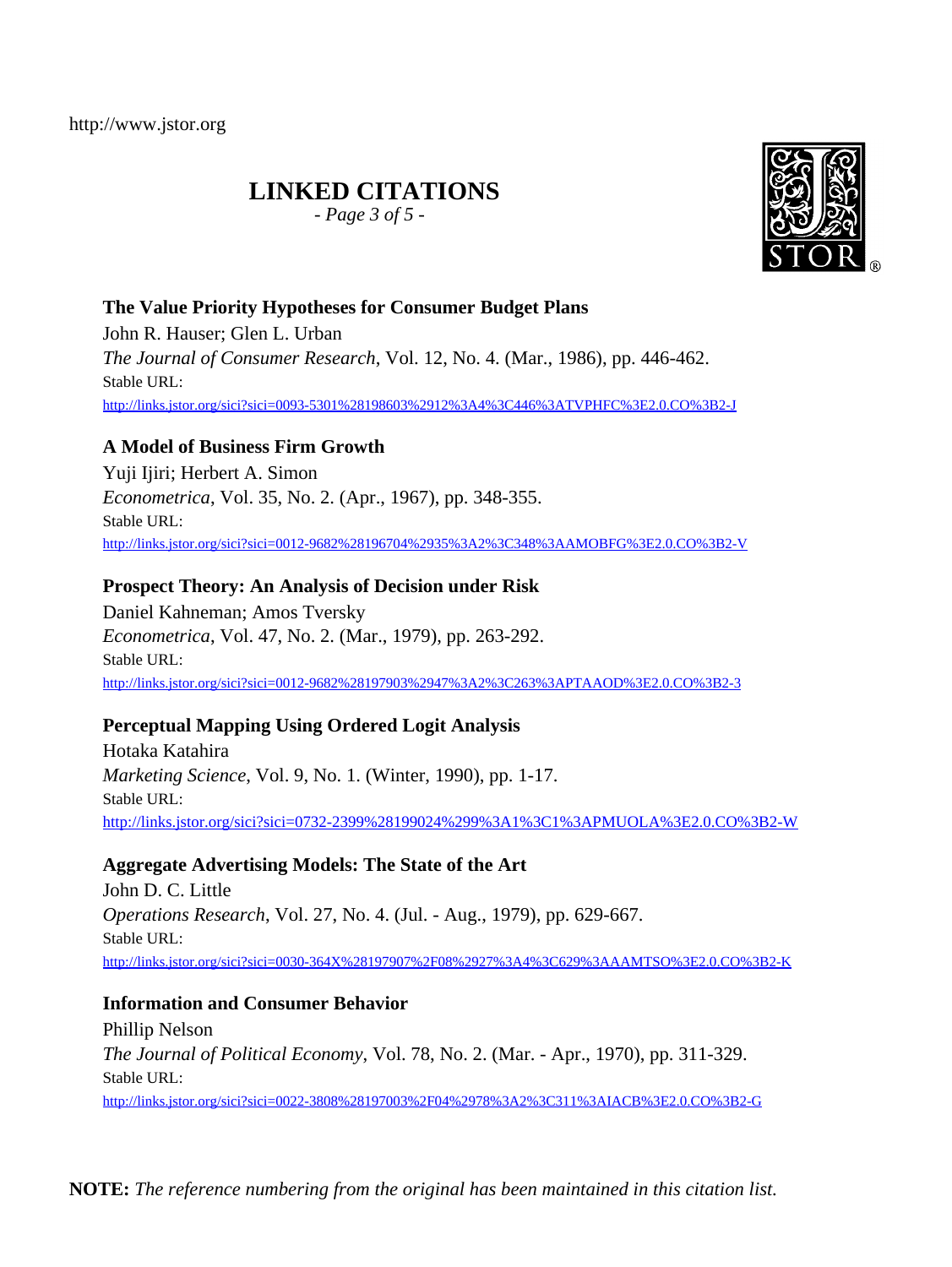# **LINKED CITATIONS**

*- Page 4 of 5 -*



## **Optimal Advertising Policy under Dynamic Conditions**

Marc Nerlove; Kenneth J. Arrow *Economica*, New Series, Vol. 29, No. 114. (May, 1962), pp. 129-142. Stable URL: [http://links.jstor.org/sici?sici=0013-0427%28196205%292%3A29%3A114%3C129%3AOAPUDC%3E2.0.CO%3B2-I](http://links.jstor.org/sici?sici=0013-0427%28196205%292%3A29%3A114%3C129%3AOAPUDC%3E2.0.CO%3B2-I&origin=JSTOR-pdf)

## **The Cost of Thinking**

Steven M. Shugan *The Journal of Consumer Research*, Vol. 7, No. 2. (Sep., 1980), pp. 99-111. Stable URL: [http://links.jstor.org/sici?sici=0093-5301%28198009%297%3A2%3C99%3ATCOT%3E2.0.CO%3B2-J](http://links.jstor.org/sici?sici=0093-5301%28198009%297%3A2%3C99%3ATCOT%3E2.0.CO%3B2-J&origin=JSTOR-pdf)

## **Pre-Test-Market Evaluation of New Packaged Goods: A Model and Measurement Methodology**

Alvin J. Silk; Glen L. Urban *Journal of Marketing Research*, Vol. 15, No. 2. (May, 1978), pp. 171-191. Stable URL: [http://links.jstor.org/sici?sici=0022-2437%28197805%2915%3A2%3C171%3APEONPG%3E2.0.CO%3B2-P](http://links.jstor.org/sici?sici=0022-2437%28197805%2915%3A2%3C171%3APEONPG%3E2.0.CO%3B2-P&origin=JSTOR-pdf)

## **The Economics of Information**

George J. Stigler *The Journal of Political Economy*, Vol. 69, No. 3. (Jun., 1961), pp. 213-225. Stable URL: [http://links.jstor.org/sici?sici=0022-3808%28196106%2969%3A3%3C213%3ATEOI%3E2.0.CO%3B2-D](http://links.jstor.org/sici?sici=0022-3808%28196106%2969%3A3%3C213%3ATEOI%3E2.0.CO%3B2-D&origin=JSTOR-pdf)

## **A Simulation Comparison of Methods for New Product Location**

D. Sudharshan; Jerrold H. May; Allan D. Shocker *Marketing Science*, Vol. 6, No. 2. (Spring, 1987), pp. 182-201. Stable URL: [http://links.jstor.org/sici?sici=0732-2399%28198721%296%3A2%3C182%3AASCOMF%3E2.0.CO%3B2-6](http://links.jstor.org/sici?sici=0732-2399%28198721%296%3A2%3C182%3AASCOMF%3E2.0.CO%3B2-6&origin=JSTOR-pdf)

## **Judgment under Uncertainty: Heuristics and Biases**

Amos Tversky; Daniel Kahneman *Science*, New Series, Vol. 185, No. 4157. (Sep. 27, 1974), pp. 1124-1131. Stable URL: [http://links.jstor.org/sici?sici=0036-8075%2819740927%293%3A185%3A4157%3C1124%3AJUUHAB%3E2.0.CO%3B2-M](http://links.jstor.org/sici?sici=0036-8075%2819740927%293%3A185%3A4157%3C1124%3AJUUHAB%3E2.0.CO%3B2-M&origin=JSTOR-pdf)

**NOTE:** *The reference numbering from the original has been maintained in this citation list.*